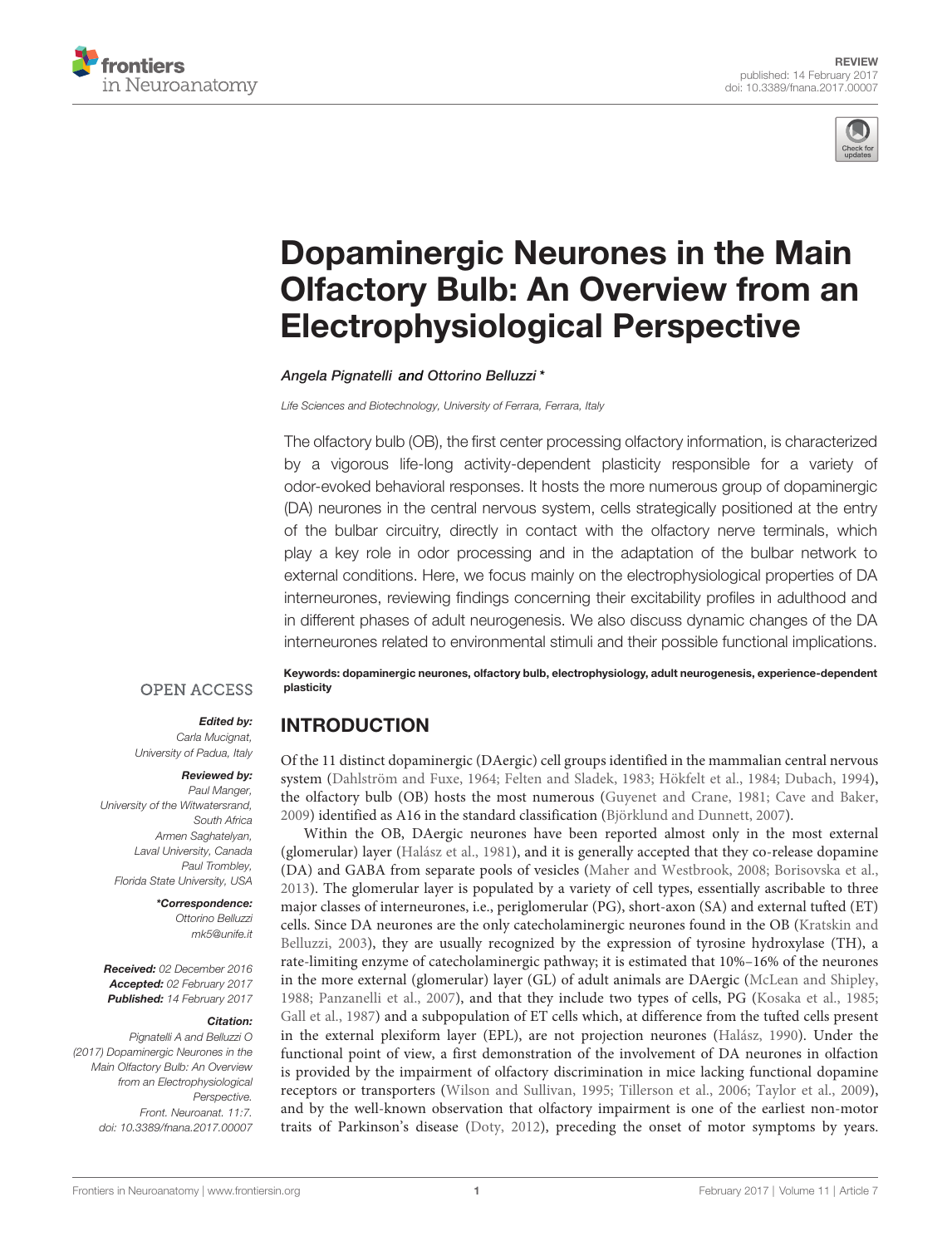Bulbar DA cells are interesting under many aspects, but three characteristic in particular have attracted significant attention in the last years: first they are extremely plastic [\(Baker et al.,](#page-6-0) [1983;](#page-6-0) [Bastien-Dionne et al.,](#page-6-1) [2010\)](#page-6-1), second their position at the entry of the bulbar circuitry makes them obvious candidates for a significant role in the odor processing [\(Borisovska](#page-7-5) [et al.,](#page-7-5) [2013\)](#page-7-5) and, third, DA cells are constantly generated throughout life [\(Altman,](#page-6-2) [1969;](#page-6-2) [Betarbet et al.,](#page-7-8) [1996;](#page-7-8) [Baker et al.,](#page-6-3) [2001;](#page-6-3) [Winner et al.,](#page-10-1) [2002;](#page-10-1) [Mizrahi et al.,](#page-9-5) [2006;](#page-9-5) [Ventura and](#page-9-6) [Goldman,](#page-9-6) [2007;](#page-9-6) [Lazarini et al.,](#page-8-6) [2014\)](#page-8-6), an attribute that has raised further interest for the potentiality offered by neural stem cells in the germinal area (adult subventricular zone (SVZ)) as a source of autologous neuron for repopulation of the damaged areas in Parkinson's disease [\(Cave et al.,](#page-7-9) [2014\)](#page-7-9).

Many excellent studies have covered the different aspects of DA neurobiology, especially for what concern the complex interplay of transcription factors, epigenetic control and role of non-neuronal cells in orchestrating birth, migration, differentiation and maintenance of these cells in adult neurogenesis [\(Saino-Saito et al.,](#page-9-7) [2004;](#page-9-7) [Hack et al.,](#page-8-7) [2005;](#page-8-7) [Kohwi et al.,](#page-8-8) [2005;](#page-8-8) [Brill et al.,](#page-7-10) [2008;](#page-7-10) [Havrda et al.,](#page-8-9) [2008;](#page-8-9) [Flames and Hobert,](#page-7-11) [2009;](#page-7-11) [Cave et al.,](#page-7-12) [2010;](#page-7-12) [Caiazzo et al.,](#page-7-13) [2011;](#page-7-13) [Banerjee et al.,](#page-6-4) [2013;](#page-6-4) [Marei and Ahmed,](#page-9-8) [2013;](#page-9-8) [Agoston](#page-6-5) [et al.,](#page-6-5) [2014;](#page-6-5) [Vergaño-Vera et al.,](#page-9-9) [2015;](#page-9-9) [Bonzano et al.,](#page-7-14) [2016;](#page-7-14) [Rodríguez-Traver et al.,](#page-9-10) [2016\)](#page-9-10).

Here we rather focused on a somewhat lesser investigated aspect, the electrophysiological properties of adult born DA neurones in the different phases of their life, and the possible implication of their excitability profiles and adult neurogenesis in odor processing.

# TWO MORPHOLOGICALLY DISTINCT DA NEURONES

The bulbar DA neurones have long been known to be different in size and morphology, presenting at least two main subtypes in almost all the species examined, including humans, [\(Halász et al.,](#page-8-2) [1981;](#page-8-2) [Davis and Macrides,](#page-7-15) [1983;](#page-7-15) [Hoogland and Huisman,](#page-8-10) [1999;](#page-8-10) [Pignatelli et al.,](#page-9-11) [2005;](#page-9-11) [Kosaka and Kosaka,](#page-8-11) [2007,](#page-8-11) [2008;](#page-8-12) [Liberia](#page-8-13) [et al.,](#page-8-13) [2012\)](#page-8-13). Several reviews address the analysis of the differences classifying the two DA interneurons subtypes, according to their morphological attributes and molecular signatures, in large vs. small [\(Kosaka and Kosaka,](#page-8-14) [2011;](#page-8-14) [Imai,](#page-8-15) [2014;](#page-8-15) [Nagayama et al.,](#page-9-12) [2014\)](#page-9-12). [Kiyokage et al.](#page-8-16) [\(2010\)](#page-8-16) propose an alternative classification in oliglomerular vs. poliglomerular DA neurones, suggesting that all DA interneurons are SA cells [\(Kiyokage et al.,](#page-8-16) [2010\)](#page-8-16)—we direct the reader wishing to learn more on this debate to the excellent recent review of [Kosaka and Kosaka](#page-8-17) [\(2016\)](#page-8-17). Given the demonstration that many DA PG cells exhibit the molecular markers of the presence of an axonal initial segment (IS), i.e., of an axon [\(Chand et al.,](#page-7-16) [2015\)](#page-7-16), we have adopted the first classification preferring, in this short review, to maintain the focus onto the less investigated problem of the functional properties of these cells.

In mice, the two main subtypes of OB DA neurones have average diameters of 8.76  $\pm$  1.58 and 10.69  $\pm$  2.70  $\mu$ m [\(Kosaka](#page-8-12)

[and Kosaka,](#page-8-12) [2008\)](#page-8-12) and membrane capacities of  $5.41 \pm 1.5$  and  $10.63 \pm 3.45$  pF [\(Pignatelli et al.,](#page-9-11) [2005\)](#page-9-11). Since the distributions of dimensions and membrane capacities of the two subtypes can be best fitted by two largely superposed Gaussian curves (see Figure 6 of [Kosaka and Kosaka,](#page-8-11) [2007](#page-8-11) and Figure 1C of [Pignatelli et al.,](#page-9-11) [2005\)](#page-9-11), in most electrophysiological experiments it has not been possible to identify beyond any reasonable doubt the specific subtype of the cell recorded in OB slices. However, an interesting functional criterion for the discrimination of large vs. small DA neurones has been adopted by the group of M.S. Grubb, based on the observation that larger DA cells present an axon, whereas the smaller one are anaxonic [\(Chand et al.,](#page-7-16) [2015;](#page-7-16) [Kosaka and Kosaka,](#page-8-17) [2016\)](#page-8-17). The action potentials (AP) originating in the soma and then propagating to the dendrites (soma-dendritic, SD AP) are slightly different from the AP originating in the IS and then back-propagating to the soma, where they are recorded (IS-SD AP); this barely noticeable difference in current-clamp recorded AP becomes more evident by representing the AP in a voltage vs. rise time plot (phase plane plot), where a noticeable bump in correspondence of the Hodgkin cycle initiation marks the IS-SD nature of the AP (Figure 2Dii of [Chand et al.,](#page-7-16) [2015\)](#page-7-16). This criterion has been adopted to discriminate axonic-large vs. anaxonic-small DA cells in in vitro cultured dissociated cell [\(Chand et al.,](#page-7-16) [2015;](#page-7-16) [Galliano and Grubb,](#page-7-17) [2016\)](#page-7-17) with remarkable results. Although the complement of voltage dependent channels in the two cell types does not appear to be significantly different [\(Pignatelli](#page-9-11) [et al.,](#page-9-11) [2005\)](#page-9-11), the largest cells are more excitable than the smallest one, a disparity attributable to a series of differences in their excitability profile. In particular, the largest DA cells, with respect to the smallest one have lower threshold and rheobase current, faster rising phase of the AP, higher firing frequency, and other peculiarities discussed in detail in the recent article of [Chand et al.](#page-7-16) [\(2015\)](#page-7-16).

Larger TH+ neurones, initially regarded as ET cells [\(Halász](#page-8-2) [et al.,](#page-8-2) [1981;](#page-8-2) [Davis and Macrides,](#page-7-15) [1983\)](#page-7-15) and later recognized as GABAergic [\(Kosaka and Kosaka,](#page-8-11) [2007;](#page-8-11) [Panzanelli et al.,](#page-9-2) [2007;](#page-9-2) [Parrish-Aungst et al.,](#page-9-13) [2007\)](#page-9-13), are glomerular interneurones giving a substantial contribution to interglomerular connections, establishing long-range intrabulbar coordination systems. A first intrabulbar association system has been described in which mirror-symmetric isofunctional odor columns (cross-laminar ensembles of neurones impinging onto a single glomerulus) are mutually connected through a reciprocal inhibitory circuit; the assembly includes distinct population of large TH+ ET cells making synapses on the granule cells on the opposite edge of the OB [\(Schoenfeld et al.,](#page-9-14) [1985;](#page-9-14) [Lodovichi et al.,](#page-8-18) [2003;](#page-8-18) [Kosaka and](#page-8-14) [Kosaka,](#page-8-14) [2011\)](#page-8-14). Another long-range intraglomerular association system sustained by large type DA glomerular neurones would connect glomeruli ipsilaterally [\(Kosaka and Kosaka,](#page-8-14) [2011\)](#page-8-14). Accordingly, large DA neurones in the glomerular layer have been shown to express axon initial segment (AIS) markers, absent in the small DA neurones, both in vivo [\(Kosaka and Kosaka,](#page-8-14) [2011\)](#page-8-14) and in vitro [\(Chand et al.,](#page-7-16) [2015;](#page-7-16) [Galliano and Grubb,](#page-7-17) [2016\)](#page-7-17).

Small TH+ cells, accounting for about 85% of the bulbar DA neurones [\(Pignatelli et al.,](#page-9-11) [2005\)](#page-9-11), appear to extend their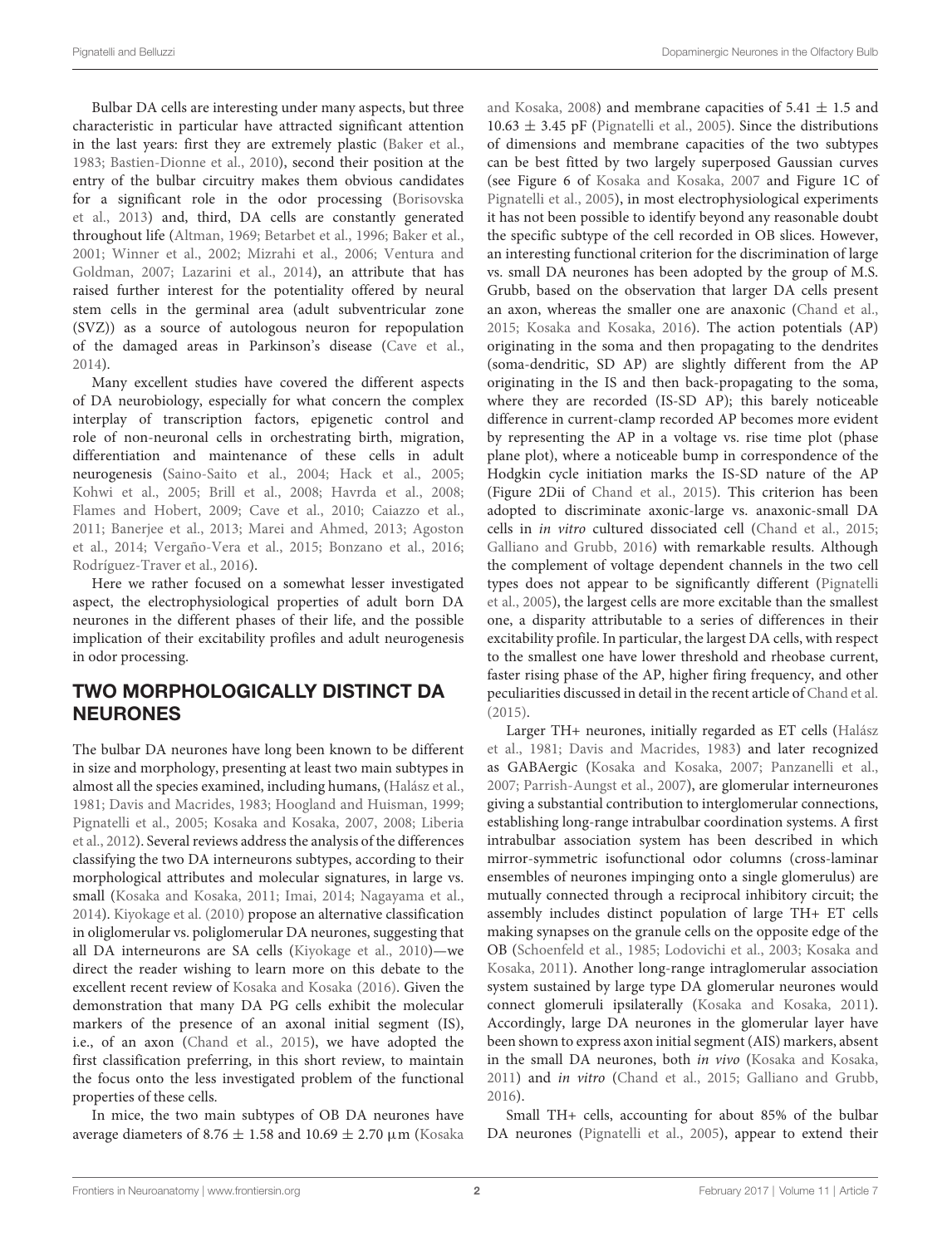connection to a single glomerulus, or to few close glomeruli [\(Kosaka and Kosaka,](#page-8-12) [2008,](#page-8-12) [2011,](#page-8-14) [2016\)](#page-8-17).

Differences among large- and small-sized TH+ glomerular cells are also observed in the adult neurogenesis: the investigation of their birth dates has shown that large DA neurones are born only pre- and perinatally, never in adulthood, whereas the small type of DA neurones are generated also in adult periods [\(Kosaka](#page-8-19) [et al.,](#page-8-19) [1987;](#page-8-19) [Vergaño-Vera et al.,](#page-9-15) [2006;](#page-9-15) [Bovetti et al.,](#page-7-18) [2009;](#page-7-18) [Kosaka](#page-8-20) [and Kosaka,](#page-8-20) [2009;](#page-8-20) [Galliano and Grubb,](#page-7-17) [2016\)](#page-7-17).

# ELECTROPHYSIOLOGY OF MATURE BULBAR DA NEURONES

DA-PG cells in the OB have been the object of electrophysiological studies [\(Pignatelli et al.,](#page-9-11) [2005;](#page-9-11) [Puopolo et al.,](#page-9-16) [2005\)](#page-9-16), which have provided a comprehensive description of the complex system of the voltage-dependent conductances determining their excitability profile, including the pacemaking machinery.

DA bulbar neurones present two large and five small voltagedependent conductances; all of them have been kinetically characterized, and an Hodgkin-Huxley computational model of DA PG cells has been elaborated [\(Pignatelli et al.,](#page-9-11) [2005\)](#page-9-11). The two conductances having the largest amplitude, responsible for the generation of the action potential, are a fast transient sodium current (101 nS) and a delayed rectifier potassium current (50.1 nS; [Pignatelli et al.,](#page-9-11) [2005\)](#page-9-11)—no other  $K^+$  currents, as  $I_A$ , present in immature DA PG cells (see below) and in other mature PG cells subtypes [\(Fogli Iseppe et al.,](#page-7-19) [2016\)](#page-7-19) have been reported.

As most DA neurones, bulbar DA cells have a spontaneous activity, primarily within the theta frequency range (4–12 Hz); the pacemaking machinery is composed of a system of two small inward currents, a persistent sodium current ( $I_{Na(P)}$ ; 0.41 nS) and a T-type Ca<sup>2+</sup> current ( $I_{Ca(T)}$ ; 0.35 nS; [Pignatelli et al.,](#page-9-17) [2012\)](#page-9-17).

In addition to TTX,  $I_{Na(P)}$  can be selectively blocked by riluzole [\(Urbani and Belluzzi,](#page-9-18) [2000\)](#page-9-18), a drug used in the therapy of amyotrophic lateral sclerosis, and indeed riluzole (5  $\mu$ M) completely suppresses spontaneous firing.

The T-type calcium current is blocked by low concentrations of nickel (50–100 µM; [Lee et al.,](#page-8-21) [1999\)](#page-8-21), and by mibefradil [\(Mishra](#page-9-19) [and Hermsmeyer,](#page-9-19) [1994\)](#page-9-19), and both reversibly block spontaneous activity [\(Pignatelli et al.,](#page-9-11) [2005\)](#page-9-11).

Based on the kinetic data, a numerical reconstruction of the bulbar DA neurones according to the Hodgkin-Huxley model [\(Hodgkin and Huxley,](#page-8-22) [1952\)](#page-8-22) has been developed [\(Pignatelli](#page-9-11) [et al.,](#page-9-11) [2005\)](#page-9-11), which incorporates all the conductances detected and assuming the cell as a single electrotonically compact compartment. The in silico tests made possible by the model can be very helpful to uncover the essentials of the relative contribution of the currents sustaining the pacemaking process and their reciprocal interactions. The main outcomes obtained from the in silico cell model can be recapitulated as follows:

- the numerical cell model is capable to fire spontaneously at the same frequency of real neurones.
- the primum movens, the current which first sets in motion the process causing the progressive depolarization of the cell

during the interspike interval, is the I<sub>Ca(T)</sub>, replaced by I<sub>Na(P)</sub> in the second half of the slow depolarizing phase, until the threshold for the fast Na-current is reached and the action potential develops. Both currents are amazingly small in amplitude (max 4 pA) compared with sodium and delayed rectifier potassium currents underlying the action potential (about 1 nA) but, nevertheless, they are sufficient to depolarize DA PG cells, due to the high input resistance of these cells (about 700 MΩ).

- in the numerical model—as in real preparations—both  $I_{Na(P)}$ and  $I_{Ca(T)}$  are required to sustain spontaneous activity, as the selective block of one or both of them abolishes the spontaneous firing: the in silico cell, as DA neurones, responds with a single spike to a depolarizing current pulse, but is unable to fire spontaneously when  $I_{Na(P)}$  and  $I_{Ca(T)}$  are zeroed.
- the model indicates that the T-type calcium channels are decisive in determining the firing frequency as small changes in  $I_{Ca(T)}$  conductance (from 0.35 nS to 0.4 nS) suffice to change the spontaneous firing frequency from 8 Hz to 16 Hz.
- the high voltage-activated calcium channels are not required for the pacemaking mechanism, and their blockage, both in living DA neurones and in the model, has no effect on the spontaneous firing frequency.

Two other small conductances, activated by hyperpolarization, are present in bulbar DA cells, not directly involved in the pacemaking machinery but playing an important role in its modulation: an h-current [\(Fried et al.,](#page-7-20) [2010;](#page-7-20) [Pignatelli](#page-9-20) [et al.,](#page-9-20) [2013\)](#page-9-20) and a potassium inward rectifier (KIR) current [\(Borin et al.,](#page-7-21) [2014\)](#page-7-21). Both currents are active at rest, and exert opposite effects on the resting membrane potential, depolarizing the h-current and hyperpolarizing the KIR, governing the resting membrane potential and consequently exerting an important role in controlling the excitability of these cells.

Both hyperpolarization-activated currents are effectively modulated by second messenger mechanisms, and DA neurones in the OB receive numerous afferents releasing a multiplicity of neurotransmitters, in many cases capable of affecting the cAMP pathway, and therefore potentially capable of modulating both h- and KIR currents. To name only a few, the OB receives serotoninergic afferents from the ventral and dorsal raphe nuclei [\(Araneda et al.,](#page-6-6) [1980\)](#page-6-6), noradrenergic input from the locus coeruleus [\(McLean et al.,](#page-9-21) [1989\)](#page-9-21), cholinergic inputs from the nucleus of the horizontal limb of the diagonal band [\(Zaborszky et al.,](#page-10-2) [1986\)](#page-10-2), and histaminergic inputs from hypothalamus [\(Panula et al.,](#page-9-22) [1989\)](#page-9-22). Accordingly, the KIR current is under the influence of a multiplicity of molecular pathways, which can either enhance the current, as it happens with D2, muscarinic, and GABAA receptor agonists, or have the contrary effect, as it is observed with  $\alpha$ 1, 5-HT and histamine receptor agonists [\(Borin et al.,](#page-7-21) [2014\)](#page-7-21). Contrary to the KIR, the h-current seems to be modulated only by a single neurotransmitter, noradrenaline, which has a profound inhibitory influence on the current [\(Pignatelli et al.,](#page-9-20) [2013\)](#page-9-20). Taken together, these characteristics of the two currents activated by hyperpolarization provide the basis for a multiplicity of modulatory mechanisms converging onto DA-PG cells, making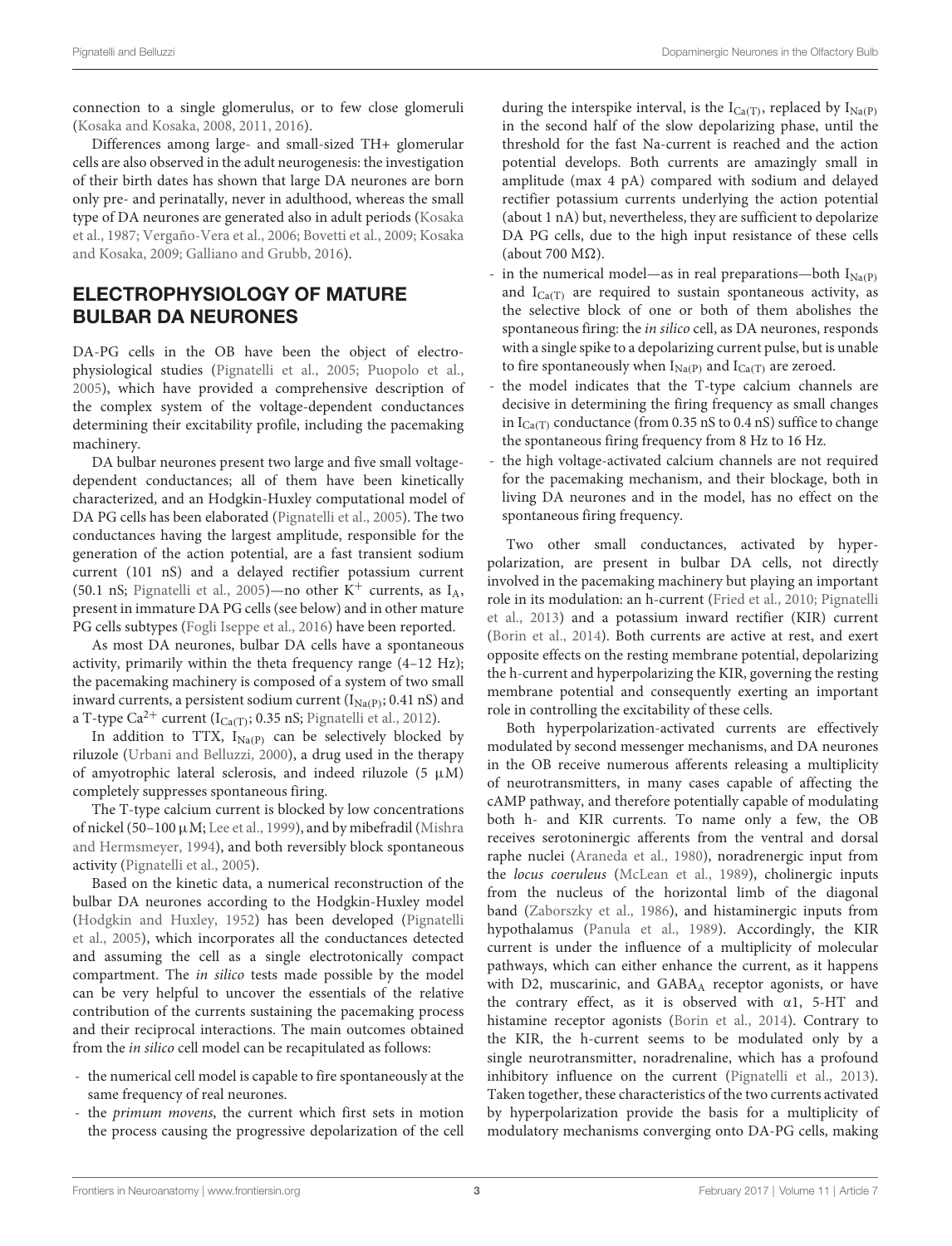them fully qualified to reconfigure the bulbar network for better flexibility.

# ADULT NEUROGENESIS

OB interneuron progenitors in mice generate from neural stem cells in the SVZ of the lateral ventricle (for recent reviews see [Cave and Baker,](#page-7-22) [2015;](#page-7-22) [Lledo and Valley,](#page-8-23) [2016;](#page-8-23) [Malvaut](#page-9-23) [and Saghatelyan,](#page-9-23) [2016\)](#page-9-23). The adult SVZ can be subdivided into several domains identified by the expression of diverse transcription factors, highly conserved [\(Fujiwara and Cave,](#page-7-23) [2016\)](#page-7-23). These domains produce neuroblasts committed to differentiate into distinct subsets of OB interneurones—DA progenitors are generated from the dorsolateral region (for a review see [Fiorelli et al.,](#page-7-24) [2015\)](#page-7-24), characterized by the expression of the transcription factor Pax6 [\(Merkle et al.,](#page-9-24) [2007;](#page-9-24) [Young et al.,](#page-10-3) [2007;](#page-10-3) [Brill et al.,](#page-7-10) [2008;](#page-7-10) [Fernández et al.,](#page-7-25) [2011\)](#page-7-25). Pax6 is required for the development of the DAergic phenotype [\(Dellovade et al.,](#page-7-26) [1998;](#page-7-26) [Kohwi et al.,](#page-8-8) [2005;](#page-8-8) [Brill](#page-7-10) [et al.,](#page-7-10) [2008;](#page-7-10) [Haba et al.,](#page-8-24) [2009\)](#page-8-24), and operates in association with the Dlx2 and Meis2 transcription factors [\(Brill et al.,](#page-7-10) [2008;](#page-7-10) [de Chevigny et al.,](#page-7-27) [2012;](#page-7-27) [Agoston et al.,](#page-6-5) [2014\)](#page-6-5). For its distinctive expression in terminally differentiated DAergic neurones and its requirement for their survival [\(Ninkovic et al.,](#page-9-25) [2010\)](#page-9-25), Pax6 can be considered almost a hallmark of bulbar DA neurones.

The rate of production of bulbar DA neurones is generally reported to increase in the postnatal/adult OB [\(Kosaka et al.,](#page-8-19) [1987;](#page-8-19) [McLean and Shipley,](#page-9-1) [1988;](#page-9-1) [Winner et al.,](#page-10-1) [2002;](#page-10-1) [De](#page-7-28) [Marchis et al.,](#page-7-28) [2007,](#page-7-28) but see also [Batista-Brito et al.,](#page-6-7) [2008\)](#page-6-7). Using in vivo imaging and genetic fate-mapping techniques, the fate of adult-born neurones has been traced over up to 9 months [\(Ninkovic et al.,](#page-9-26) [2007;](#page-9-26) [Adam and Mizrahi,](#page-6-8) [2011\)](#page-6-8). The situation appear to be different in granule and glomerular layer: whereas in the granule cell layer after the second month the whole population of granules remain numerically stable, indicating that substantially there is only a turnover of this type of cells, in the glomerular layer the addition of new neurons to the adult bulbar network outnumbers by about 30% the cell loss in the glomerular layer [\(Ninkovic et al.,](#page-9-26) [2007\)](#page-9-26). Interestingly, this net addition does not concern all the adult-born cell of the GL, but only two subtypes, calretinin and DA interneurones [\(Ninkovic et al.,](#page-9-26) [2007;](#page-9-26) [Adam and](#page-6-8) [Mizrahi,](#page-6-8) [2011\)](#page-6-8), suggesting that the adult neurogenesis in the OB is subtype-specific, and regulated differently in granule and glomerular layer.

Several studies have shown that survival and integration of adult-born neurones in the OB critically depend on the fullness of the olfactory input, both processes being strongly enhanced by odor enrichment [\(Rochefort et al.,](#page-9-27) [2002;](#page-9-27) [Yamaguchi and Mori,](#page-10-4) [2005;](#page-10-4) [Bonzano et al.,](#page-7-29) [2014\)](#page-7-29)—see also below. DA PG cells are the only bulbar interneurones receiving direct input from the olfactory nerve [\(Kosaka and Kosaka,](#page-8-11) [2007\)](#page-8-11), and therefore it is not surprising that they are particularly sensitive to the level of olfactory input, which controls dynamically the turnover in a spatial and neuronal subtype-specific manner [\(Sawada et al.,](#page-9-28) [2011\)](#page-9-28).

As indicated above, in this context we will limit the discussion on the electrophysiological aspects of this process.

# ELECTROPHYSIOLOGY OF DA NEURONES DURING ADULT **NEUROGENESIS**

Although mature DA neurones within the OB are expressed almost exclusively in the more external (glomerular) layer [\(Halász et al.,](#page-8-2) [1981\)](#page-8-2), spare neurones expressing the eGFP under the TH promoter have been observed also in the EPL, a neuropil-rich area positioned between the mitral and glomerular layers, and in a narrow region encompassing mitral and internal plexiform (M/IP) layers; these are cells in which the transcription of the TH gene occurs in the absence of significant translational activity [\(Baker et al.,](#page-6-3) [2001;](#page-6-3) [Jeong et al.,](#page-8-25) [2003\)](#page-8-25).

The presence of TH transcription in cells lying in a region devoid of DA neurones has been proposed to be ascribable to adult neurogenesis: the cells expressing TH but not DA could be newly generated neurones committed to a DA phenotype, just arrived in the M/IP following the rostral migratory stream [\(Saino-Saito et al.,](#page-9-7) [2004\)](#page-9-7), which could represent different stages of maturation of DA neurones. Since immature DA neurones have distinct physiological signatures, this hypothesis has been tested with targeted electrophysiological recordings at different levels within the OB [\(Pignatelli et al.,](#page-9-29) [2009\)](#page-9-29) using TH-GFP transgenic mice [\(Sawamoto et al.,](#page-9-30) [2001\)](#page-9-30); in immature DA neurones, the transcription of the TH gene is not immediately followed by translation [\(Baker et al.,](#page-6-3) [2001\)](#page-6-3), but in these neurones the eGFP gene, located under the same promoter, undergoes a certain degree of translation, small, but sufficient to allow these cells to become noticeably—although dimly—fluorescent.

TH-GFP neurones in the external plexiform and mitral/internal plexiform layers show very different excitability profiles. The TH-GFP cells of the EPL present the same set of voltage-dependent currents as for mature DA neurones of the glomerular layer, including fast transient and persistent Na-currents, T-type and L-type Ca-currents, and delayed rectifier potassium; accordingly, their behavior, irrespective of their position in the layer, is virtually identical to that of mature DA neurones in the glomerular layer, showing a spontaneous firing almost indistinguishable from that of the mature DA neurones of the GL [\(Pignatelli et al.,](#page-9-29) [2009\)](#page-9-29).

The mechanisms governing autorhythmicity of TH-GFP cells in external plexiform and glomerular layers are essentially the same: as for mature DA neurones, TH-GFP neurones in the EPL display a persistent Na-current  $(I_{\text{NaP}})$  and a T-type calcium current, and the pharmacological block of any of them also reversibly blocks the spontaneous activity [\(Pignatelli et al.,](#page-9-17) [2012\)](#page-9-17).

The appearance of the T-type calcium channel during maturation of TH-GFP cells has been studied by analyzing the expression of the calcium channel gene CAV3.2 in different groups of cells separated with fluorescent activated cell sorting (FACS) according to the intensity of their fluorescence (a value indicative of the maturation of the cell); the gene CAV3.2 has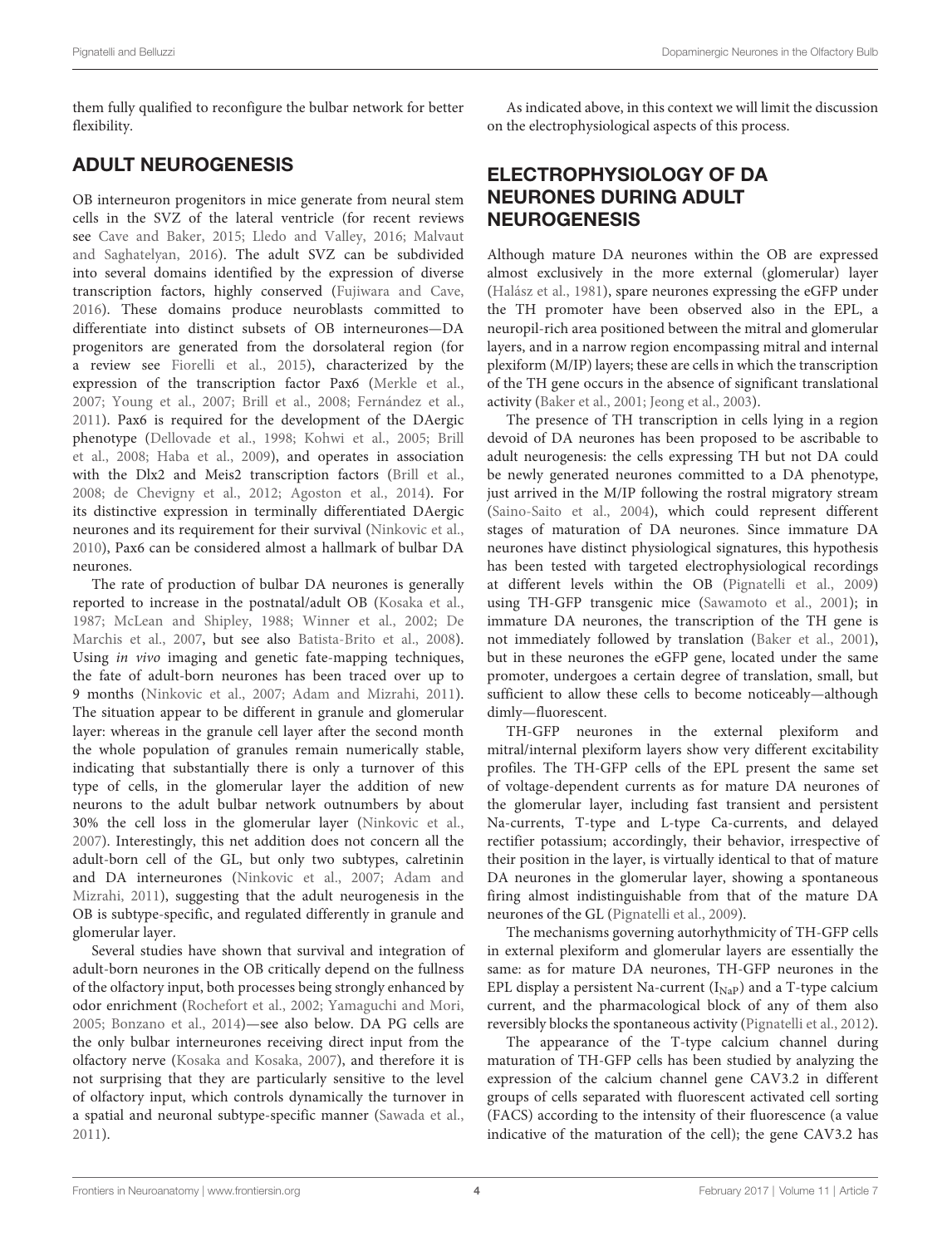been selected for the sensitivity of the calcium channel encoded by this gene to low nickel [\(Lee et al.,](#page-8-21) [1999\)](#page-8-21). The results indicate a strong correlation (fivefold increase) between cell maturation and CAV3.2 mRNA levels, suggesting that the transcription of the gene coding for this channels is strongly associated with the process of maturation of DA neurones [\(Pignatelli et al.,](#page-9-29) [2009\)](#page-9-29).

Further information has been obtained from the analysis of [Cl<sup>−</sup>]<sub>i</sub> in developing DA cells. Although it is the main inhibitory neurotransmitter in the mature brain, in the earlier phases of development GABA is excitatory, depolarizing the neurones by promoting an outflow of Cl<sup>−</sup> ions, as result of the unusual balance between the cation-chloride importer NKCC1 and the extruder KCC2; in newly generated cells this is dominated by the importer, leading to accumulation of Cl<sup>−</sup> inside the cell and to Nernstian equilibrium potential for Cl<sup>−</sup> ions positive with respect to the resting membrane potential [\(Ben-Ari et al.,](#page-6-9) [2007\)](#page-6-9). The analysis of [Cl−]<sup>i</sup> in TH-GFP cells shows that this progressively decreases moving from M/IP to GL layers, and this observation is paralleled by an increase of the ratio extruder vs. accumulator in the same axis [\(Pignatelli et al.,](#page-9-29) [2009\)](#page-9-29).

The last observation concerning the maturation of DA neurones resulting from adult neurogenesis is about the establishment of synaptic connections with the existing network. Two well-established properties of mature DA neurones in the GL is that the large majority (about 80%) of the afferent synapses are asymmetrical from olfactory nerve fibers [\(Toida](#page-9-31) [et al.,](#page-9-31) [2000\)](#page-9-31) and that the full expression of the DAergic phenotype necessitates a well-structured input from olfactory receptor cells [\(Brunjes et al.,](#page-7-30) [1985;](#page-7-30) [Stone et al.,](#page-9-32) [1991;](#page-9-32) [Wilson and Wood,](#page-10-5) [1992;](#page-10-5) [Baker et al.,](#page-6-10) [1993;](#page-6-10) [Cho et al.,](#page-7-31) [1996\)](#page-7-31).

The majority (75%) of the TH-GFP cells in the EPL respond to ON stimulation with monosynaptic EPSP which can be reversibly suppressed by kynurenate [\(Pignatelli et al.,](#page-9-29) [2009\)](#page-9-29). On the contrary, the TH-GFP cells in the M/IP layer do not respond synaptically to the ON stimulation but are depolarized in response to focal application of glutamate, showing that they already have functional glutamate receptors [\(Pignatelli et al.,](#page-9-29) [2009\)](#page-9-29).

In this hypothesis, the faintly fluorescent cells observed in the mitral and internal plexiform layers could represent elements having arrested their migration process at this level, conceivably waiting for some consensus clue to come from the glomerular region allowing them to attain their final destination moving across the EPL while finalizing their differentiation towards the DAergic phenotype.

In a recent article, using a long-term in vivo single-cell tracking based on a newly developed optical cell positioning system, a series of remarkable new observations have been reported concerning the movements of neuroblasts once arrived in the OB [\(Liang et al.,](#page-8-26) [2016\)](#page-8-26). Of particular interest in this context, is the observation that some of the neuroblasts bound to the GL, ''stopped for very long periods (from 12 h to a few days) before resuming the movement'' [\(Liang et al.,](#page-8-26) [2016\)](#page-8-26), then crossed rapidly the EPL and once reached the GL switched to lateral movement, eventually integrating few glomeruli away from their entry point in the GL, and it is tempting to envisage that the cells showing this behavior could be DA neurones.

### EXPERIENCE-DEPENDENT PLASTICITY IN ADULT NEUROGENESIS

A hallmark of bulbar DA neurones is their strong plasticity in response to sensory stimuli at multiple levels.

A first level of odor-driven plasticity observed in DA cells consists in their modulation by the olfactory input: sensory activity is fundamental for the development and maintenance of DA, but not of GABAergic, calretinin, or calbindin phenotypes, suggesting that DA neurones have a distinct reliance on odor-induced activity, marking a significant difference with respect to the other PG cells. DA neurone density is strongly and reversibly down-regulated in animals odor deprived following either chemical or surgical deafferentation of the OB [\(Nadi](#page-9-33) [et al.,](#page-9-33) [1981;](#page-9-33) [Kawano and Margolis,](#page-8-27) [1982;](#page-8-27) [Baker et al.,](#page-6-0) [1983\)](#page-6-0), or naris occlusion [\(Baker et al.,](#page-6-0) [1983;](#page-6-0) [Brunjes et al.,](#page-7-30) [1985\)](#page-7-30), an effect which applies to both pre-existing and adult-generated neurones [\(Bovetti et al.,](#page-7-18) [2009;](#page-7-18) [Bastien-Dionne et al.,](#page-6-1) [2010\)](#page-6-1). A drastic reduction of DA neurones ensues rapidly (4 days) the loss of sensory input [\(Baker et al.,](#page-6-0) [1983\)](#page-6-0), then proceeds more gradually, reaching a maximal 40% loss after 4 weeks [\(Sawada](#page-9-28) [et al.,](#page-9-28) [2011\)](#page-9-28); although this phenomenon has long been known, the underlying molecular mechanisms are only beginning to emerge, and include transcriptional and epigenetic regulators [\(Banerjee](#page-6-4) [et al.,](#page-6-4) [2013;](#page-6-4) [Bovetti et al.,](#page-7-32) [2013\)](#page-7-32) and microglia [\(Grier et al.,](#page-8-28) [2016\)](#page-8-28).

A second level of sensory-dependent plasticity of bulbar DA neurones involves environmental modulation of adult neurogenesis. In mice, an odor-enriched milieu has been shown to affect both adult neurogenesis and learning, an effect which is specific because it does not influence hippocampal neurogenesis [\(Rochefort et al.,](#page-9-27) [2002\)](#page-9-27), and it has been shown that this effect selectively affects the DA neurones, due to increased neurogenesis, whereas similar changes in calretinin or calbindin neurones were not observed [\(Bonzano et al.,](#page-7-29) [2014\)](#page-7-29), but see also [\(Kato et al.,](#page-8-29) [2012\)](#page-8-29). Odour enrichment or deprivation also increases or decreases, respectively, the survival of adult-born glomerular neurones, including DA cells [\(Bovetti et al.,](#page-7-18) [2009\)](#page-7-18), and odor deprivation upregulates the critical transcription factor Pax6 is in mice bulbar TH-positive cells [\(Bastien-Dionne et al.,](#page-6-1) [2010\)](#page-6-1).

A further level of sensory-dependent plasticity involves an activity-dependent upregulation of synaptogenesis of adult-born PG cells, also at the level of dendritic spines, and particularly prominent during their initial phases of development [\(Kelsch](#page-8-30) [et al.,](#page-8-30) [2009;](#page-8-30) [Livneh et al.,](#page-8-31) [2009\)](#page-8-31); interestingly, plastic patterns of synaptic connectivity associated with learning has also been observed in adult-born granule cells [\(Breton-Provencher et al.,](#page-7-33) [2016;](#page-7-33) [Huang et al.,](#page-8-32) [2016\)](#page-8-32).

In this context, an interesting problem concerns the timing of DA neurogenesis and the functional inclusion of newborn neurones in the bulbar network. There is a general consensus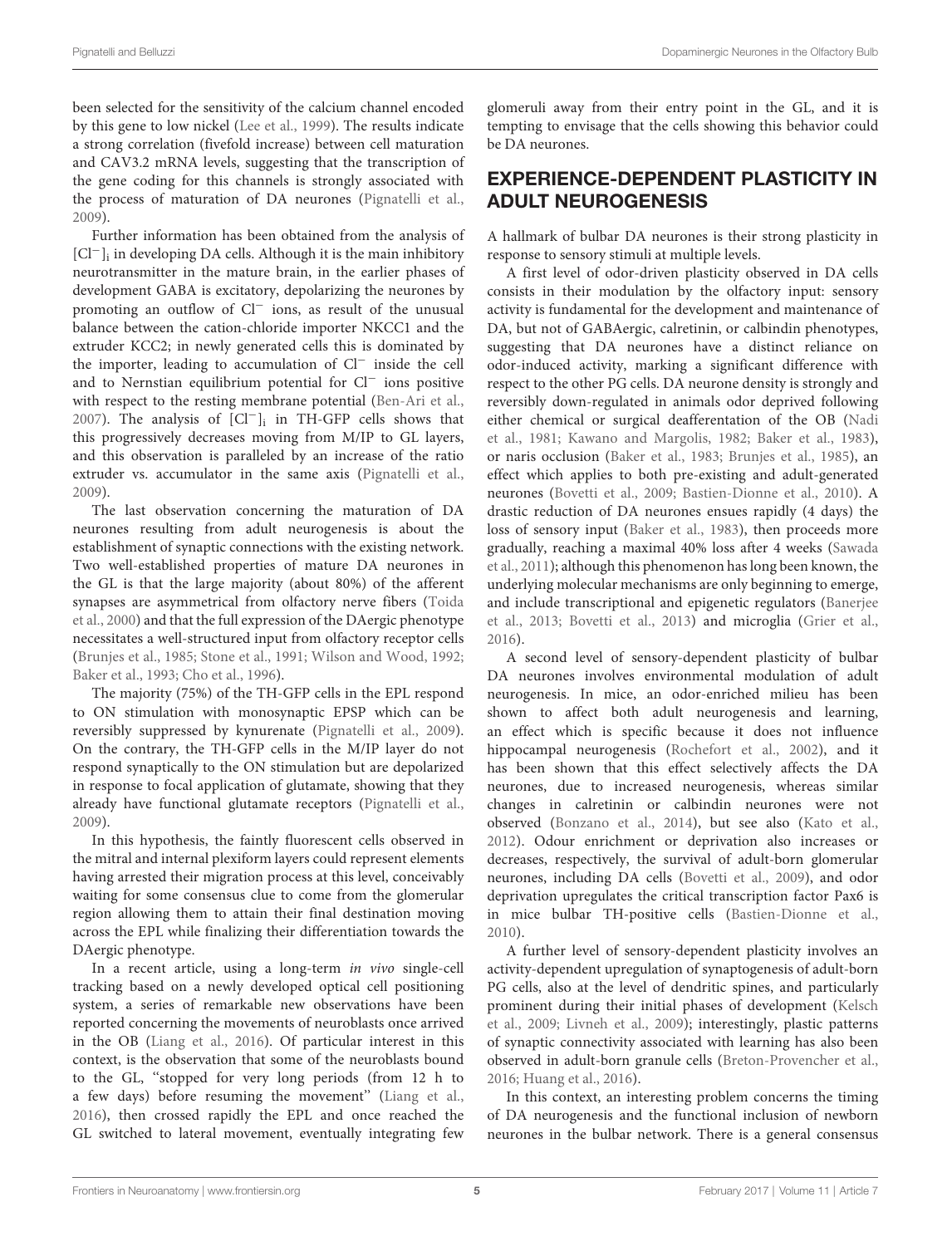on the principle that adult neurogenesis adds an essential degree of freedom to odor processing by adapting the OB circuitry to new olfactory signals or situations, but how could this be possible if it takes not less than 2 weeks to produce new neurones which are completely functionally integrated [\(Ortega-Perez et al.,](#page-9-34) [2007\)](#page-9-34)? In other words, how can the addition of new elements to the neuronal network be the response to an unexperienced functional context if the rewiring will only be realized well after the triggering stimulus is over? A similar objection was originally raised for neurogenesis in hippocampus [\(Kempermann,](#page-8-33) [2002\)](#page-8-33).

The seminal observations on the phenotypic differentiation of DA progenitor cells in the OB put forward by the Harriett Baker group [\(Baker et al.,](#page-6-3) [2001\)](#page-6-3), suggest a different way to look at the problem: new cells are incessantly produced, complete their tangential migration to the OB, and begin their differentiation process toward their final phenotype. They halt their radial migration halfway in the mitral cell layer, where they suspend their maturation process in a pre-terminal state, waiting for a consensus signal, which will allow them to perfect their differentiation towards the final phenotype and to take their place within the bulbar circuitry. What this consensus signal might be is not known, but the data from our group outlined above suggest that it follows the formation of a synaptic contact with the olfactory nerve. What we propose is that at any given moment there are new cells in the mitral cell layer committed to a DA phenotype but not fully mature sending their projection into the glomerular layer and trying to establish synaptic contacts. Failing to do so, the newly generated cell undergo apoptosis and die, what is actually known to be the fate of the majority of newborn cells reaching the OB [\(Biebl et al.,](#page-7-34) [2000;](#page-7-34) [Winner](#page-10-1) [et al.,](#page-10-1) [2002\)](#page-10-1). If, on the contrary, an operative synaptic contact can be set up, possibly with a spine relocation process of the kind described in adult-born granule cells [\(Breton-Provencher et al.,](#page-7-33) [2016\)](#page-7-33), then the progenitor neurone completes its differentiation process migrating to its ultimate destination. Such a process might explain how the OB circuitry could rapidly adjust to better tackle new stimuli from the outside world, optimizing its wiring for a more effective signal processing. With a mechanism of this kind, the delay between a new sensory experience and the circuit modifications for optimal signal processing would be extremely small, as rewiring would only require the refinement and a short-range repositioning of plastic elements already present in situ, not a de novo production in a remote site.

# ROLE OF DA NEURONES IN THE OLFACTORY BULB

At cellular level, the data of the literature about the role of DA neurones in the bulbar circuits are of uncertain interpretation. To limit the discussion to what has received ample experimental support, a role of DA in the OB is the inhibition of glutamate release in olfactory sensory fibers, via activation of D<sub>2</sub> presynaptic receptors [\(Wachowiak and Cohen,](#page-10-6) [1999;](#page-10-6) [Berkowicz and Trombley,](#page-7-35) [2000\)](#page-7-35), activating an intracellular pathway suppressing of calcium influx through N-type calcium channels [\(Wachowiak et al.,](#page-10-7) [2005\)](#page-10-7). The autorhythmicity of PG DA neurones results in a tonic release of neurotransmitter in the synaptic cleft between DAergic cells from ON terminals, as shown by a  $\sim$ 30% increase in levels of intracellular Ca<sup>2+</sup> following the blockage of  $D_2$  receptors [\(Wachowiak and Cohen,](#page-10-6) [1999\)](#page-10-6). DA can be eliminated from the synaptic cleft following a reuptake by the DA transporter (DAT) or by the breakdown enzyme catechol-O-methyl-transferase (COMT). A recent study of [Cockerham et al.](#page-7-36) [\(2016\)](#page-7-36) has examined the mechanisms of DA clearance in the synaptic space, showing that, contrary to what happens in the striatum, where the reuptake is mainly driven by the first, the predominant mechanism for DA clearance in the OB is the COMT breakdown. The authors suggest that the combined provisions of activity-dependent DA levels and activity independent COMT breakdown can extend the dynamic range of olfactory afferents in specific glomerular circuits [\(Cockerham et al.,](#page-7-36) [2016\)](#page-7-36) and/or could create adaptive odorant-specific filters for sensory inputs [\(McGann,](#page-9-35) [2013\)](#page-9-35).

Larger DA neurones (a.k.a. SA cells), making interglomerular connections, establish synaptic contacts with ET cells, which in turn make direct excitatory synapses onto projection neurones (M/T cells). Using an optogenetic approach, the synapse between SA and ET cells has been characterized, showing that it elicits a biphasic response in ET cells with an initial GABAA receptormediated monosynaptic inhibition, followed by  $D_1$  receptormediated excitation [\(Liu et al.,](#page-8-34) [2013\)](#page-8-34). The integration of the two responses is made by the h-current: an initial GABAA receptor-mediated a hyperpolarization, activating an h-current, is immediately followed by the action of the co-released DA, which potentiates the  $I<sub>h</sub>$ , with a consequent depolarizing rebound of the membrane potential [\(Liu et al.,](#page-8-34) [2013\)](#page-8-34). The net result of the biphasic response observed in ET cells is that it could act as a gate in the transmission of sensory signals to projecting neurones [\(Banerjee et al.,](#page-6-11) [2015\)](#page-6-11), influencing the processing of sensory input with a mechanism that could be further tuned by the regulation of GABA vs. DA action by COMT [\(Cockerham](#page-7-36) [et al.,](#page-7-36) [2016\)](#page-7-36).

At a functional level, the contribution of mature and/or newborn DA neurones in odor processing remains substantially elusive, although a certain number of considerations can be made, derived from direct experimental investigation or by analogy with other DA systems.

To begin with, it is not clear the contribution of DA neurones in odor detection, as mice knockout for D2 receptors have an almost normal capability to detect or discriminate odors; however, their ability to elaborate a correct response to unpredicted odor-driven contingencies or situations is significantly impaired [\(Kruzich and Grandy,](#page-8-35) [2004\)](#page-8-35). In behavioral terms, this could be described a severe impairment in reversal learning, a measure of cognitive flexibility [\(Izquierdo et al.,](#page-8-36) [2016\)](#page-8-36), and therefore a kind of processing which is likely to take place in circuits higher than the OB.

More focused on the role of DA cells in bulbar circuitry is a recent study, confirming an earlier observation [\(Davila et al.,](#page-7-37) [2003\)](#page-7-37), which demonstrates that DA cells, via ET cells—to which they are coupled with chemical and electrical synapses—inhibit mitral and tufted cells, thereby controlling the gain and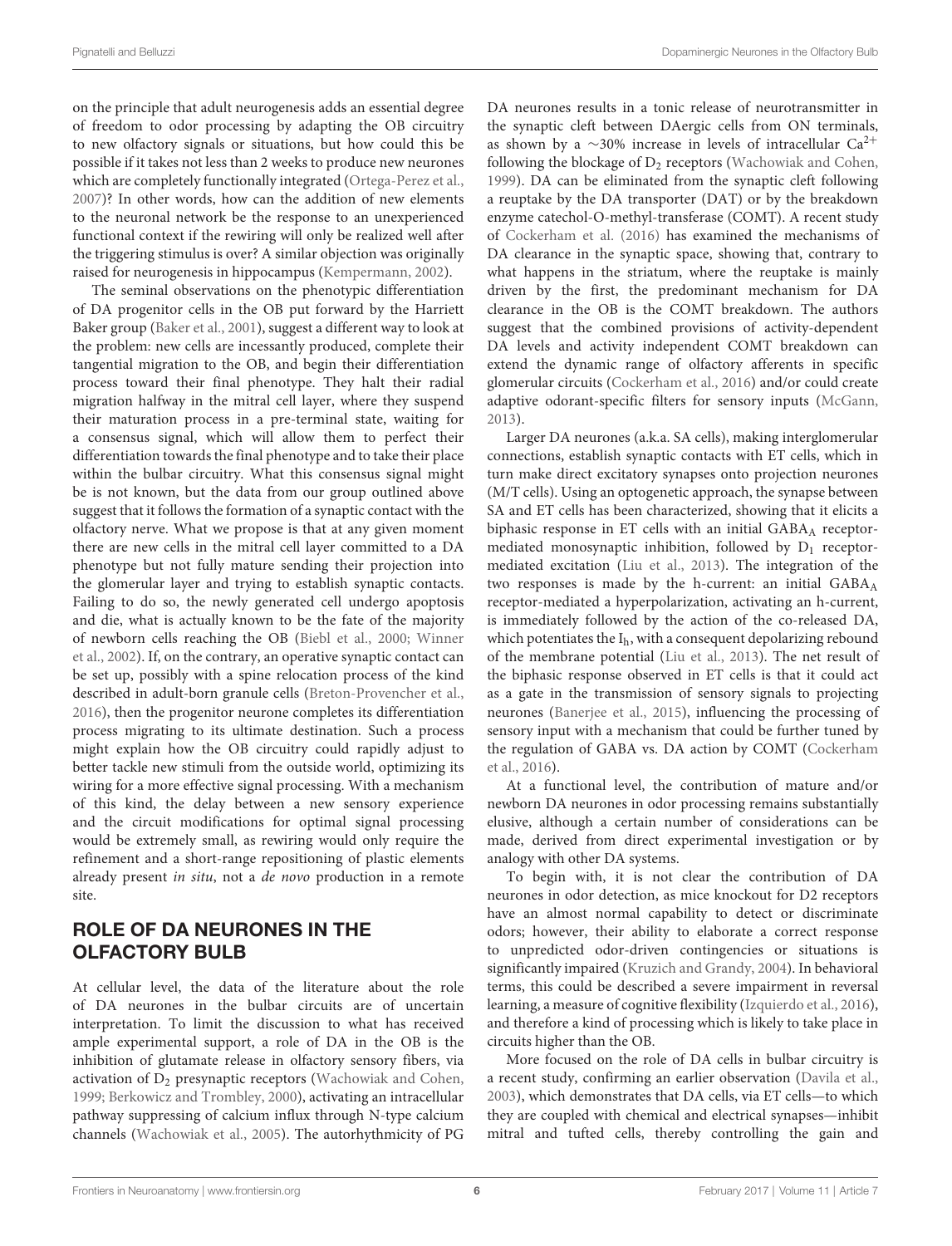decreasing the correlation of odor images in projection neurones [\(Banerjee et al.,](#page-6-11) [2015\)](#page-6-11).

In accordance with the key function attributable to DA cells for their strategic position at the entry of the bulbar circuitry, several studies have suggested a major role of the DA system in specific aspects of odor processing and of odor-driven behaviors, to cite only a couple odor discrimination and reproduction.

As already outlined above, the DAergic system is involved in odor discrimination rather than in odor detection [\(Kruzich and](#page-8-35) [Grandy,](#page-8-35) [2004\)](#page-8-35). Increasing of DA levels by injecting the dopamine precursor L-DOPA in rats improves olfactory discrimination capabilities in forced choice odor discrimination task [\(Pavlis](#page-9-36) [et al.,](#page-9-36) [2006\)](#page-9-36), and mice lacking the DAT show discrimination deficits [\(Tillerson et al.,](#page-9-3) [2006\)](#page-9-3). The mechanism is mediated by modulation of D2 receptors and affects discrimination capabilities by altering the perceived odor intensity [\(Doty and](#page-7-38) [Risser,](#page-7-38) [1989;](#page-7-38) [Wei et al.,](#page-10-8) [2006\)](#page-10-8).

Reproduction sees an important participation of the DAergic system in different moments, from mating to offspring recognition. Aftermating odor perception is associated with a surge of TH expression in PGCs and DA transmission in the OB [\(Serguera et al.,](#page-9-37) [2008\)](#page-9-37). This rise in DA release translates into inhibition of ON terminals and downturn of sensory input and excitation of the OB projection neurones, eventually blocking social olfactory cues detrimental to pregnancy [\(Serguera](#page-9-37) [et al.,](#page-9-37) [2008\)](#page-9-37). DA levels increase significantly in the OB during parturition and suckling [\(Kendrick et al.,](#page-8-37) [1988\)](#page-8-37), deeply influencing the maternal behavior [\(Keverne et al.,](#page-8-38) [1993\)](#page-8-38).

#### CONCLUDING REMARKS

Although bulbar DA cells have been the object of many studies covering their histological and electrophysiological profiles, it is amazing that the functional role of what is the largest population of DAergic neurones in the brain remains in the shadow under many aspects, and this is particularly true for adult-born DA

#### **REFERENCES**

- <span id="page-6-8"></span>Adam, Y., and Mizrahi, A. (2011). Long-term imaging reveals dynamic changes in the neuronal composition of the glomerular layer. J. Neurosci. 31, 7967–7973. [doi: 10.1523/JNEUROSCI.0782-11.2011](https://doi.org/10.1523/JNEUROSCI.0782-11.2011)
- <span id="page-6-5"></span>Agoston, Z., Heine, P., Brill, M. S., Grebbin, B. M., Hau, A. C., Kallenborn-Gerhardt, W., et al. (2014). Meis2 is a Pax6 co-factor in neurogenesis and dopaminergic periglomerular fate specification in the adult olfactory bulb. Development 141, 28–38. [doi: 10.1242/dev.097295](https://doi.org/10.1242/dev.097295)
- <span id="page-6-2"></span>Altman, J. (1969). Autoradiographic and histological studies of postnatal neurogenesis. IV. Cell proliferationand migration in the anterior forebrain, with special reference to persisting neurogenesis in the olfactory bulb. J. Comp. Neurol. 137, 433–457. [doi: 10.1002/cne.901370404](https://doi.org/10.1002/cne.901370404)
- <span id="page-6-6"></span>Araneda, S., Gamrani, H., Font, C., Calas, A., Pujol, J. F., and Bobillier, P. (1980). Retrograde axonal transport following injection of [3H]-serotonin into the olfactory bulb. II. Radioautographic study. Brain Res. 196, 417–427. [doi: 10.1016/0006-8993\(80\)90405-9](https://doi.org/10.1016/0006-8993(80)90405-9)
- <span id="page-6-0"></span>Baker, H., Kawano, T., Margolis, F. L., and Joh, T. H. (1983). Transneuronal regulation of tyrosine hydroxylase expression in olfactory bulb of mouse and rat. J. Neurosci. 3, 69–78.
- <span id="page-6-3"></span>Baker, H., Liu, N., Chun, H. S., Saino, S., Berlin, R., Volpe, B., et al. (2001). Phenotypic differentiation during migration of

cells. Understanding how DA neurones contribute to signal processing in the bulbar network requires a finer knowledge of their connections, not as much under the anatomical aspect as under the dynamic aspect, and of their ''molecular'' [\(Bhalla,](#page-7-39) [2014\)](#page-7-39) computational capabilities. New technical approaches are progressively revealing new levels of complexity in the computational capabilities of these cells, and in the variety of the roles they can play, and we can expect interesting developments in the incoming years.

Adult neurogenesis of DA neurones also in humans [\(Inta](#page-8-39) [et al.,](#page-8-39) [2015\)](#page-8-39), demonstrating the capacity of the mature CNS to regenerate cells whose loss is responsible for devastating neurodegenerative diseases, has turned on hopes that understanding the mechanisms governing adult neurogenesis could promote new strategies for cell replacement therapies, either by implementing the endogenous neurogenic potential or by transplants of highly neurogenic stem cell supplies. To date, despite the considerable amount of information accumulated on adult neurogenesis in the course of the last 20 years, no significant translational improvements have been achieved for most neurological diseases, including those more directly linked to a damage of the DA system, and the translational gap remains wide open [\(Cattaneo and Bonfanti,](#page-7-40) [2014\)](#page-7-40), but a reasonable possibility that filling this gap is not just a hope do exist; the years to come might substantiate this expectation, and the DAergic neurones of the OB might be a main character in the play.

#### AUTHOR CONTRIBUTIONS

OB: MS drafting; AP: bibliographic research.

#### FUNDING

This work was funded by the University of Ferrara, FAR 2015 program to OB.

dopaminergic progenitor cells to the olfactory bulb. J. Neurosci. 21, 8505–8513.

- <span id="page-6-10"></span>Baker, H., Morel, K., Stone, D. M., and Maruniak, J. A. (1993). Adult naris closure profoundly reduces tyrosine hydroxylase expression in mouse olfactory bulb. Brain Res. 614, 109–116. [doi: 10.1016/0006-8993\(93\)91023-l](https://doi.org/10.1016/0006-8993(93)91023-l)
- <span id="page-6-4"></span>Banerjee, K., Akiba, Y., Baker, H., and Cave, J. W. (2013). Epigenetic control of neurotransmitter expression in olfactory bulb interneurons. Int. J. Dev. Neurosci. 31, 415–423. [doi: 10.1016/j.ijdevneu.2012.11.009](https://doi.org/10.1016/j.ijdevneu.2012.11.009)
- <span id="page-6-11"></span>Banerjee, A., Marbach, F., Anselmi, F., Koh, M. S., Davis, M. B., Garcia da, S. P., et al. (2015). An interglomerular circuit gates glomerular output and implements gain control in the mouse olfactory bulb. Neuron 87, 193–207. [doi: 10.1016/j.neuron.2015.06.019](https://doi.org/10.1016/j.neuron.2015.06.019)
- <span id="page-6-1"></span>Bastien-Dionne, P. O., David, L. S., Parent, A., and Saghatelyan, A. (2010). Role of sensory activity on chemospecific populations of interneurons in the adult olfactory bulb. J. Comp. Neurol. 518, 1847–1861. [doi: 10.1002/cne.](https://doi.org/10.1002/cne.22307) [22307](https://doi.org/10.1002/cne.22307)
- <span id="page-6-7"></span>Batista-Brito, R., Close, J., Machold, R., and Fishell, G. (2008). The distinct temporal origins of olfactory bulb interneuron subtypes. J. Neurosci. 28, 3966–3975. [doi: 10.1523/JNEUROSCI.5625-07.2008](https://doi.org/10.1523/JNEUROSCI.5625-07.2008)
- <span id="page-6-9"></span>Ben-Ari, Y., Gaiarsa, J. L., Tyzio, R., and Khazipov, R. (2007). GABA: a pioneer transmitter that excites immature neurons and generates primitive oscillations. Physiol. Rev. 87, 1215–1284. [doi: 10.1152/physrev.00017.2006](https://doi.org/10.1152/physrev.00017.2006)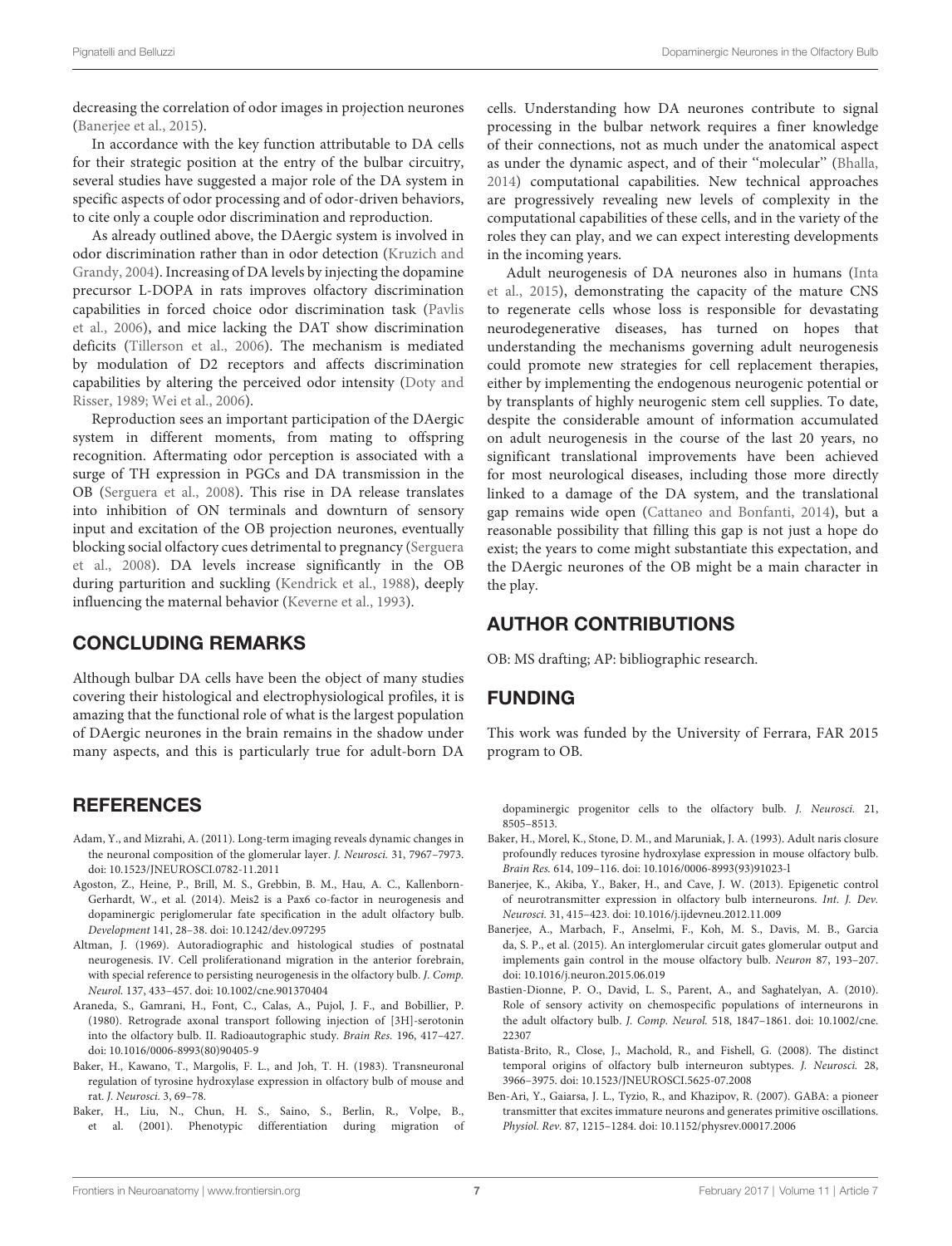- <span id="page-7-35"></span>Berkowicz, D. A., and Trombley, P. Q. (2000). Dopaminergic modulation at the olfactory nerve synapse. Brain Res. 855, 90–99. [doi: 10.1016/s0006-](https://doi.org/10.1016/s0006-8993(99)02342-2) [8993\(99\)02342-2](https://doi.org/10.1016/s0006-8993(99)02342-2)
- <span id="page-7-8"></span>Betarbet, R., Zigova, T., Bakay, R. A., and Luskin, M. B. (1996). Dopaminergic and GABAergic interneurons of the olfactory bulb are derived from the neonatal subventricular zone. Int. J. Dev. Neurosci. 14, 921–930. [doi: 10.1016/s0736-](https://doi.org/10.1016/s0736-5748(96)00066-4) [5748\(96\)00066-4](https://doi.org/10.1016/s0736-5748(96)00066-4)
- <span id="page-7-39"></span>Bhalla, U. S. (2014). Molecular computation in neurons: a modeling perspective. Curr. Opin. Neurobiol. 25, 31–37. [doi: 10.1016/j.conb.2013.11.006](https://doi.org/10.1016/j.conb.2013.11.006)
- <span id="page-7-34"></span>Biebl, M., Cooper, C. M., Winkler, J., and Kuhn, H. G. (2000). Analysis of neurogenesis and programmed cell death reveals a self-renewing capacity in the adult rat brain. Neurosci. Lett. 291, 17–20. [doi: 10.1016/s0304-3940\(00\)01368-9](https://doi.org/10.1016/s0304-3940(00)01368-9)
- <span id="page-7-4"></span>Björklund, A., and Dunnett, S. B. (2007). Dopamine neuron systems in the brain: an update. Trends Neurosci. 30, 194–202. [doi: 10.1016/j.tins.2007.03.006](https://doi.org/10.1016/j.tins.2007.03.006)
- <span id="page-7-29"></span>Bonzano, S., Bovetti, S., Fasolo, A., Peretto, P., and De Marchis, S. (2014). Odour enrichment increases adult-born dopaminergic neurons in the mouse olfactory bulb. Eur. J. Neurosci. 40, 3450–3457. [doi: 10.1111/ejn.12724](https://doi.org/10.1111/ejn.12724)
- <span id="page-7-14"></span>Bonzano, S., Bovetti, S., Gendusa, C., Peretto, P., and De Marchis, S. (2016). Adult born olfactory bulb dopaminergic interneurons: molecular determinants and experience-dependent plasticity. Front. Neurosci. 10:189. [doi: 10.3389/fnins.](https://doi.org/10.3389/fnins.2016.00189) [2016.00189](https://doi.org/10.3389/fnins.2016.00189)
- <span id="page-7-21"></span>Borin, M., Fogli Iseppe, A., Pignatelli, A., and Belluzzi, O. (2014). Inward rectifier potassium (Kir) current in dopaminergic periglomerular neurons of the mouse olfactory bulb. Front. Cell. Neurosci. 8:223. [doi: 10.3389/fncel.2014.00223](https://doi.org/10.3389/fncel.2014.00223)
- <span id="page-7-5"></span>Borisovska, M., Bensen, A. L., Chong, G., and Westbrook, G. L. (2013). Distinct modes of dopamine and GABA release in a dual transmitter neuron. J. Neurosci. 33, 1790–1796. [doi: 10.1523/JNEUROSCI.4342-12.2013](https://doi.org/10.1523/JNEUROSCI.4342-12.2013)
- <span id="page-7-32"></span>Bovetti, S., Bonzano, S., Garzotto, D., Giannelli, S. G., Iannielli, A., Armentano, M., et al. (2013). COUP-TFI controls activity-dependent tyrosine hydroxylase expression in adult dopaminergic olfactory bulb interneurons. Development 140, 4850–4859. [doi: 10.1242/dev.089961](https://doi.org/10.1242/dev.089961)
- <span id="page-7-18"></span>Bovetti, S., Veyrac, A., Peretto, P., Fasolo, A., and De Marchis, S. (2009). Olfactory enrichment influences adult neurogenesis modulating GAD67 and plasticityrelated molecules expression in newborn cells of the olfactory bulb. PLoS One 4:e6359. [doi: 10.1371/journal.pone.0006359](https://doi.org/10.1371/journal.pone.0006359)
- <span id="page-7-33"></span>Breton-Provencher, V., Bakhshetyan, K., Hardy, D., Bammann, R. R., Cavarretta, F., Snapyan, M., et al. (2016). Principal cell activity induces spine relocation of adult-born interneurons in the olfactory bulb. Nat. Commun. 7:12659. [doi: 10.1038/ncomms12659](https://doi.org/10.1038/ncomms12659)
- <span id="page-7-10"></span>Brill, M. S., Snapyan, M., Wohlfrom, H., Ninkovic, J., Jawerka, M., Mastick, G. S., et al. (2008). A dlx2- and pax6-dependent transcriptional code for periglomerular neuron specification in the adult olfactory bulb. J. Neurosci. 28, 6439–6452. [doi: 10.1523/JNEUROSCI.0700-08.2008](https://doi.org/10.1523/JNEUROSCI.0700-08.2008)
- <span id="page-7-30"></span>Brunjes, P. C., Smith-Crafts, L. K., and McCarty, R. (1985). Unilateral odor deprivation: effects on the development of olfactory bulb catecholamines and behavior. Brain Res. 354, 1–6. [doi: 10.1016/0165-3806\(85\)90063-x](https://doi.org/10.1016/0165-3806(85)90063-x)
- <span id="page-7-13"></span>Caiazzo, M., Colucci-D'Amato, L., Volpicelli, F., Speranza, L., Petrone, C., Pastore, L., et al. (2011). Krüppel-like factor 7 is required for olfactory bulb dopaminergic neuron development. Exp. Cell Res. 317, 464–473. [doi: 10.1016/j.](https://doi.org/10.1016/j.yexcr.2010.11.006) [yexcr.2010.11.006](https://doi.org/10.1016/j.yexcr.2010.11.006)
- <span id="page-7-40"></span>Cattaneo, E., and Bonfanti, L. (2014). Therapeutic potential of neural stem cells: greater in people's perception than in their brains? Front. Neurosci. 8:79. [doi: 10.3389/fnins.2014.00079](https://doi.org/10.3389/fnins.2014.00079)
- <span id="page-7-12"></span>Cave, J. W., Akiba, Y., Banerjee, K., Bhosle, S., Berlin, R., and Baker, H. (2010). Differential regulation of dopaminergic gene expression by Er81. J. Neurosci. 30, 4717–4724. [doi: 10.1523/JNEUROSCI.0419-10.2010](https://doi.org/10.1523/JNEUROSCI.0419-10.2010)
- <span id="page-7-3"></span>Cave, J. W., and Baker, H. (2009). Dopamine systems in the forebrain. Adv. Exp. Med. Biol. 651, 15–35. [doi: 10.1007/978-1-4419-0322-8\\_2](https://doi.org/10.1007/978-1-4419-0322-8_2)
- <span id="page-7-22"></span>Cave, J. W., and Baker, H. (2015). ''Adult neurogenesis in the subventricular zone and migration to the olfactory bulb,'' in Handbook of Olfaction and Gustation, ed. R. L. Doty (Hoboken, NJ: John Wiley and Sons Inc), 183–207.
- <span id="page-7-9"></span>Cave, J. W., Wang, M., and Baker, H. (2014). Adult subventricular zone neural stem cells as a potential source of dopaminergic replacement neurons. Front. Neurosci. 8:16. [doi: 10.3389/fnins.2014.00016](https://doi.org/10.3389/fnins.2014.00016)
- <span id="page-7-16"></span>Chand, A. N., Galliano, E., Chesters, R. A., and Grubb, M. S. (2015). A distinct subtype of dopaminergic interneuron displays inverted structural plasticity at the axon initial segment. J. Neurosci. 35, 1573–1590. [doi: 10.1523/JNEUROSCI.](https://doi.org/10.1523/JNEUROSCI.3515-14.2015) [3515-14.2015](https://doi.org/10.1523/JNEUROSCI.3515-14.2015)
- <span id="page-7-31"></span>Cho, J. Y., Min, N., Franzen, L., and Baker, H. (1996). Rapid down-regulation of tyrosine hydroxylase expression in the olfactory bulb of naris-occluded adult rats. J. Comp. Neurol. 369, 264–276. [doi: 10.1002/\(sici\)1096-](https://doi.org/10.1002/(sici)1096-9861(19960527)369:2$<$264::aid-cne7~$>$3.3.co;2-l) [9861\(19960527\)369:2](https://doi.org/10.1002/(sici)1096-9861(19960527)369:2$<$264::aid-cne7~$>$3.3.co;2-l)<264::aid-cne7 >3.3.co;2-l
- <span id="page-7-36"></span>Cockerham, R., Liu, S., Cachope, R., Kiyokage, E., Cheer, J. F., Shipley, M. T., et al. (2016). Subsecond regulation of synaptically released dopamine by COMT in the olfactory bulb. J. Neurosci. 36, 7779–7785. [doi: 10.1523/JNEUROSCI.0658-](https://doi.org/10.1523/JNEUROSCI.0658-16.2016) [16.2016](https://doi.org/10.1523/JNEUROSCI.0658-16.2016)
- <span id="page-7-0"></span>Dahlström, A., and Fuxe, K. (1964). Evidence for the existence of monoaminecontaining neurons in the central nervous system. I. Demonstration of monoamines in the cell bodies of brain stem neurones. Acta Physiol. Scand. Suppl. 232, 1–55.
- <span id="page-7-37"></span>Davila, N. G., Blakemore, L. J., and Trombley, P. Q. (2003). Dopamine modulates synaptic transmission between rat olfactory bulb neurons in culture. J. Neurophysiol. 90, 395–404. [doi: 10.1152/jn.01058.2002](https://doi.org/10.1152/jn.01058.2002)
- <span id="page-7-15"></span>Davis, B. J., and Macrides, F. (1983). Tyrosine hydroxylase immunoreactive neurons and fibers in the olfactory system of hamster. J. Comp. Neurol. 214, 427–440. [doi: 10.1002/cne.902140407](https://doi.org/10.1002/cne.902140407)
- <span id="page-7-27"></span>de Chevigny, A., Core, N., Follert, P., Wild, S., Bosio, A., yoshikawa, K., et al. (2012). Dynamic expression of the pro-dopaminergic transcription factors Pax6 and Dlx2 during postnatal olfactory bulb neurogenesis. Front. Cell. Neurosci. 6:6. [doi: 10.3389/fncel.2012.00006](https://doi.org/10.3389/fncel.2012.00006)
- <span id="page-7-28"></span>De Marchis, S., Bovetti, S., Carletti, B., Hsieh, Y. C., Garzotto, D., Peretto, P., et al. (2007). Generation of distinct types of periglomerular olfactory bulb interneurons during development and in adult mice: implication for intrinsic properties of the subventricular zone progenitor population. J. Neurosci. 27, 657–664. [doi: 10.1523/JNEUROSCI.2870-06.2007](https://doi.org/10.1523/JNEUROSCI.2870-06.2007)
- <span id="page-7-26"></span>Dellovade, T. L., Pfaff, D. W., and Schwanzel-Fukuda, M. (1998). Olfactory bulb development is altered in small-eye (Sey) mice. J. Comp. Neurol. 402, 402–418. [doi: 10.1002/\(SICI\)1096-9861\(19981221\)402:3](https://doi.org/10.1002/(SICI)1096-9861(19981221)402:3<402::AID-CNE8>3.3.CO;2-S)<402::AID-CNE8 >3.3.CO;2-S
- <span id="page-7-7"></span>Doty, R. L. (2012). Olfactory dysfunction in Parkinson disease. Nat. Rev. Neurol. 8, 329–339. [doi: 10.1038/nrneurol.2012.80](https://doi.org/10.1038/nrneurol.2012.80)
- <span id="page-7-38"></span>Doty, R. L., and Risser, J. M. (1989). Influence of the D-2 dopamine receptor agonist quinpirole on the odor detection performance of rats before and after spiperone administration. Psychopharmacology (Berl) 98, 310–315. [doi: 10.1007/bf00451680](https://doi.org/10.1007/bf00451680)
- <span id="page-7-2"></span>Dubach, M. (1994). ''Telencephalic dopamine cells in monkeys, humans and rats,'' in Phylogeny and Development of Catecholamine Systems in the CNS of Vertebrates, ed. W. J. A. J. Smeets and A. Reiner, (Cambridge, CA: Cambridge University Press), 273–287.
- <span id="page-7-1"></span>Felten, D. L., Sladek, J. R. Jr. (1983). Monoamine distribution in primate brain V. Monoaminergic nuclei: anatomy, pathways and local organization. Brain Res. Bull. 10, 171–284. [doi: 10.1016/0361-9230\(83\)90045-x](https://doi.org/10.1016/0361-9230(83)90045-x)
- <span id="page-7-25"></span>Fernández, M. E., Croce, S., Boutin, C., Cremer, H., and Raineteau, O. (2011). Targeted electroporation of defined lateral ventricular walls: a novel and rapid method to study fate specification during postnatal forebrain neurogenesis. Neural Dev. 6:13. [doi: 10.1186/1749-8104-6-13](https://doi.org/10.1186/1749-8104-6-13)
- <span id="page-7-24"></span>Fiorelli, R., Azim, K., Fischer, B., and Raineteau, O. (2015). Adding a spatial dimension to postnatal ventricular-subventricular zone neurogenesis. Development 142, 2109–2120. [doi: 10.1242/dev.119966](https://doi.org/10.1242/dev.119966)
- <span id="page-7-19"></span>Fogli Iseppe, A., Pignatelli, A., and Belluzzi, O. (2016). Calretinin-periglomerular interneurons in mice olfactory bulb: cells of few words. Front. Cell. Neurosci. 10:231. [doi: 10.3389/fncel.2016.00231](https://doi.org/10.3389/fncel.2016.00231)
- <span id="page-7-11"></span>Flames, N., and Hobert, O. (2009). Gene regulatory logic of dopamine neuron differentiation. Nature 458, 885–889. [doi: 10.1038/nature07929](https://doi.org/10.1038/nature07929)
- <span id="page-7-20"></span>Fried, H. U., Kaupp, U. B., and Müller, F. (2010). Hyperpolarizationactivated and cyclic nucleotide-gated channels are differentially expressed in juxtaglomerular cells in the olfactory bulb of mice. Cell Tissue Res. 339, 463–479. [doi: 10.1007/s00441-009-0904-9](https://doi.org/10.1007/s00441-009-0904-9)
- <span id="page-7-23"></span>Fujiwara, N., and Cave, J. W. (2016). Partial conservation between mice and humans in olfactory bulb interneuron transcription Factor Codes. Front. Neurosci. 10:337. [doi: 10.3389/fnins.2016.00337](https://doi.org/10.3389/fnins.2016.00337)
- <span id="page-7-6"></span>Gall, C. M., Hendry, S. H., Seroogy, K. B., Jones, E. G., and Haycock, J. W. (1987). Evidence for coexistence of GABA and dopamine in neurons of the rat olfactory bulb. J. Comp. Neurol. 266, 307–318. [doi: 10.1002/cne.902660302](https://doi.org/10.1002/cne.902660302)
- <span id="page-7-17"></span>Galliano, E., and Grubb, M. (2016). ''Not all dopaminergic neurones are created equal,'' in Proceedings of the 10th Federation of European Neuroscience Societies Meeting Copenhagen, (Denmark).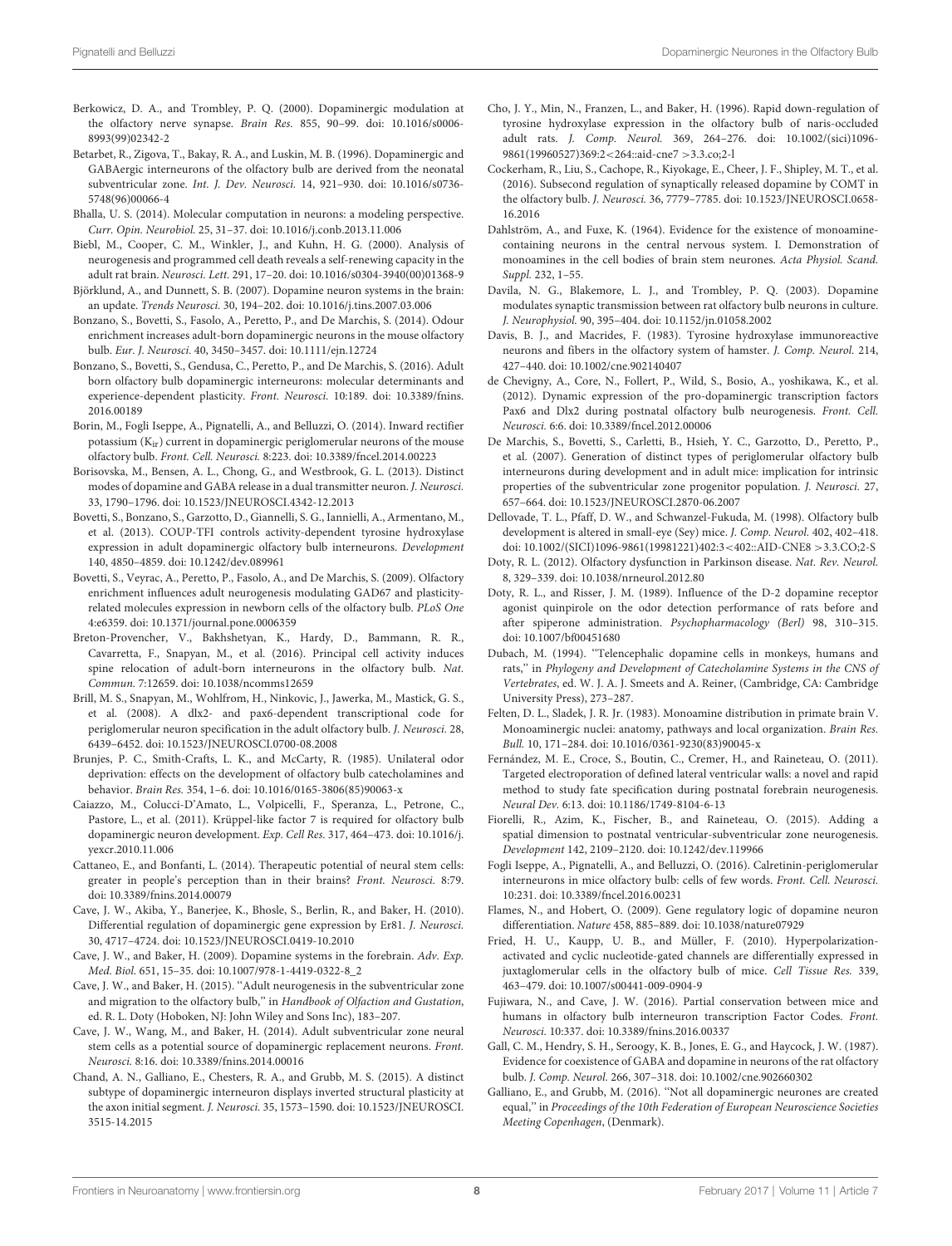- <span id="page-8-28"></span>Grier, B. D., Belluscio, L., and Cheetham, C. E. J. (2016). Olfactory sensory activity modulates microglial-neuronal interactions during dopaminergic cell loss in the olfactory bulb. Front. Cell. Neurosci. 10:178. [doi: 10.3389/fncel.2016.00178](https://doi.org/10.3389/fncel.2016.00178)
- <span id="page-8-1"></span>Guyenet, P. G., and Crane, J. K. (1981). Non-dopaminergic nigrostriatal pathway. Brain Res. 213, 291–305. [doi: 10.1016/0006-8993\(81\)90235-3](https://doi.org/10.1016/0006-8993(81)90235-3)
- <span id="page-8-24"></span>Haba, H., Nomura, T., Suto, F., and Osumi, N. (2009). Subtype-specific reduction of olfactory bulb interneurons in Pax6 heterozygous mutant mice. Neurosci. Res. 65, 116–121. [doi: 10.1016/j.neures.2009.05.011](https://doi.org/10.1016/j.neures.2009.05.011)
- <span id="page-8-7"></span>Hack, M. A., Saghatelyan, A., de Chevigny, A., Pfeifer, A., Ashery-Padan, R., Lledo, P. M., et al. (2005). Neuronal fate determinants of adult olfactory bulb neurogenesis. Nat. Neurosci. 8, 865–872. [doi: 10.1038/nn1479](https://doi.org/10.1038/nn1479)
- <span id="page-8-5"></span>Halász, N. (1990). The Vertebrate Olfactory System: Chemical Neuroanatomy, Function and Development. Budapest: Académiai Kiadó.
- <span id="page-8-2"></span>Halász, N., Johansson, O., Hökfelt, T., Ljungdahl, A., and Goldstein, M. (1981). Immunohistochemical identification of two types of dopamine neuron in the rat olfactory bulb as seen by serial sectioning. J. Neurocytol. 10, 251–259. [doi: 10.1007/bf01257970](https://doi.org/10.1007/bf01257970)
- <span id="page-8-9"></span>Havrda, M. C., Harris, B. T., Mantani, A., Ward, N. M., Paolella, B. R., Cuzon, V. C., et al. (2008). Id2 is required for specification of dopaminergic neurons during adult olfactory neurogenesis. J. Neurosci. 28, 14074–14087. [doi: 10.1523/jneurosci.3188-08.2008](https://doi.org/10.1523/jneurosci.3188-08.2008)
- <span id="page-8-22"></span>Hodgkin, A. L., and Huxley, A. F. (1952). A quantitative description of membrane currents and its application to conduction and excitation in nerve. J. Physiol. 117, 500–544. [doi: 10.1113/jphysiol.1952.sp004764](https://doi.org/10.1113/jphysiol.1952.sp004764)
- <span id="page-8-0"></span>Hökfelt, T., Martensson, R., Björklund, A., Kheinau, S., and Goldstein, M. (1984). ''Distributional maps of tyrosine-hydroxylase-immunoreactive neurons in the rat brain,'' in Handbook of Chemical Neuroanatomy. (Classical Transmitters in the CNS, Part I), eds A. Björklund and T. Hökfelt (Amsterdam: Elsevier), 277–379.
- <span id="page-8-10"></span>Hoogland, P. V., and Huisman, E. (1999). Tyrosine hydroxylase immunoreactive structures in the aged human olfactory bulb and olfactory peduncle. J. Chem. Neuroanat. 17, 153–161. [doi: 10.1016/s0891-0618\(99\)00035-6](https://doi.org/10.1016/s0891-0618(99)00035-6)
- <span id="page-8-32"></span>Huang, L., Ung, K., Garcia, I., Quast, K. B., Cordiner, K., Saggau, P., et al. (2016). Task learning promotes plasticity of interneuron connectivity maps in the olfactory bulb. J. Neurosci. 36, 8856–8871. [doi: 10.1523/JNEUROSCI.0794-16.](https://doi.org/10.1523/JNEUROSCI.0794-16.2016) [2016](https://doi.org/10.1523/JNEUROSCI.0794-16.2016)
- <span id="page-8-15"></span>Imai, T. (2014). Construction of functional neuronal circuitry in the olfactory bulb. Semin. Cell Dev. Biol. 35, 180–188. [doi: 10.1016/j.semcdb.2014.](https://doi.org/10.1016/j.semcdb.2014.07.012) [07.012](https://doi.org/10.1016/j.semcdb.2014.07.012)
- <span id="page-8-39"></span>Inta, D., Cameron, H. A., and Gass, P. (2015). New neurons in the adult striatum: from rodents to humans. Trends Neurosci. 38, 517–523. [doi: 10.1016/j.tins.](https://doi.org/10.1016/j.tins.2015.07.005) [2015.07.005](https://doi.org/10.1016/j.tins.2015.07.005)
- <span id="page-8-36"></span>Izquierdo, A., Brigman, J. L., Radke, A. K., Rudebeck, P. H., and Holmes, A. (2016). The neural basis of reversal learning: an updated perspective. Neuroscience [doi: 10.1016/j.neuroscience.2016.03.021 \[Epub ahead of print\].](https://doi.org/10.1016/j.neuroscience.2016.03.021)
- <span id="page-8-25"></span>Jeong, Y. G., Lee, N. S., Lee, K. Y., Chung, S. H., Hwang, I. K., Suh, J. G., et al. (2003). Morphological characteristics of dopaminergic immunoreactive neurons in the olfactory bulb of the common marmoset monkey (Callithrix jacchus). Ann. Anat. 185, 543–547. [doi: 10.1016/s0940-9602\(03\)](https://doi.org/10.1016/s0940-9602(03)80123-1) [80123-1](https://doi.org/10.1016/s0940-9602(03)80123-1)
- <span id="page-8-29"></span>Kato, Y., Kaneko, N., Sawada, M., Ito, K., Arakawa, S., Murakami, S., et al. (2012). A subtype-specific critical period for neurogenesis in the postnatal development of mouse olfactory glomeruli. PLoS One 7:e48431. [doi: 10.1371/journal.pone.0048431](https://doi.org/10.1371/journal.pone.0048431)
- <span id="page-8-27"></span>Kawano, T., and Margolis, F. L. (1982). Transsynaptic regulation of olfactory bulb catecholamines in mice and rats. J. Neurochem. 39, 342–348. [doi: 10.1111/j.](https://doi.org/10.1111/j.1471-4159.1982.tb03953.x) [1471-4159.1982.tb03953.x](https://doi.org/10.1111/j.1471-4159.1982.tb03953.x)
- <span id="page-8-30"></span>Kelsch, W., Lin, C. W., Mosley, C. P., and Lois, C. (2009). A critical period for activity-dependent synaptic development during olfactory bulb adult neurogenesis. J. Neurosci. 29, 11852–11858. [doi: 10.1523/JNEUROSCI.2406-09.](https://doi.org/10.1523/JNEUROSCI.2406-09.2009) [2009](https://doi.org/10.1523/JNEUROSCI.2406-09.2009)
- <span id="page-8-33"></span>Kempermann, G. (2002). Why new neurons? Possible functions for adult hippocampal neurogenesis. J. Neurosci. 22, 635–638.
- <span id="page-8-37"></span>Kendrick, K. M., Keverne, E. B., Chapman, C., and Baldwin, B. A. (1988). Intracranial dialysis measurement of oxytocin, monoamine and uric acid release from the olfactory bulb and substantia nigra of sheep during parturition, suckling, separation from lambs and eating. Brain Res. 439, 1–10. [doi: 10.1016/0006-8993\(88\)91455-2](https://doi.org/10.1016/0006-8993(88)91455-2)
- <span id="page-8-38"></span>Keverne, E. B., Lévy, F., Guevara-Guzman, R., and Kendrick, K. M. (1993). Influence of birth and maternal experience on olfactory bulb neurotransmitter release. Neuroscience 56, 557–565. [doi: 10.1016/0306-4522\(93\)90356-k](https://doi.org/10.1016/0306-4522(93)90356-k)
- <span id="page-8-16"></span>Kiyokage, E., Pan, Y. Z., Shao, Z., Kobayashi, K., Szabo, G., Yanagawa, Y., et al. (2010). Molecular identity of periglomerular and short axon cells. J. Neurosci. 30, 1185–1196. [doi: 10.1523/JNEUROSCI.3497-09.2010](https://doi.org/10.1523/JNEUROSCI.3497-09.2010)
- <span id="page-8-8"></span>Kohwi, M., Osumi, N., Rubenstein, J. L., and Alvarez-Buylla, A. (2005). Pax6 is required for making specific subpopulations of granule and periglomerular neurons in the olfactory bulb. J. Neurosci. 25, 6997–7003. [doi: 10.1523/jneurosci.1435-05.2005](https://doi.org/10.1523/jneurosci.1435-05.2005)
- <span id="page-8-19"></span>Kosaka, K., Hama, K., Nagatsu, I., Wu, J. Y., Ottersen, O. P., Storm-Mathisen, J., et al. (1987). Postnatal development of neurons containing both catecholaminergic and GABAergic traits in the rat main olfactory bulb. Brain Res. 403, 355–360. [doi: 10.1016/0006-8993\(87\)90075-8](https://doi.org/10.1016/0006-8993(87)90075-8)
- <span id="page-8-11"></span>Kosaka, K., and Kosaka, T. (2007). Chemical properties of type 1 and type 2 periglomerular cells in the mouse olfactory bulb are different from those in the rat olfactory bulb. Brain Res. 1167, 42–55. [doi: 10.1016/j.brainres.2007.](https://doi.org/10.1016/j.brainres.2007.04.087) [04.087](https://doi.org/10.1016/j.brainres.2007.04.087)
- <span id="page-8-4"></span>Kosaka, T., Hataguchi, Y., Hama, K., Nagatsu, I., and Wu, J. Y. (1985). Coexistence of immunoreactivities for glutamate decarboxylase and tyrosine hydroxylase in some neurons in the periglomerular region of the rat main olfactory bulb: possible coexistence of β-aminobutyric acid (GABA) and dopamine. Brain Res. 343, 166–171. [doi: 10.1016/0006-8993\(85\)91172-2](https://doi.org/10.1016/0006-8993(85)91172-2)
- <span id="page-8-12"></span>Kosaka, T., and Kosaka, K. (2008). Tyrosine hydroxylase-positive GABAergic juxtaglomerular neurons are the main source of the interglomerular connections in the mouse main olfactory bulb. Neurosci. Res. 60, 349–354. [doi: 10.1016/j.neures.2007.11.012](https://doi.org/10.1016/j.neures.2007.11.012)
- <span id="page-8-20"></span>Kosaka, T., and Kosaka, K. (2009). Two types of tyrosine hydroxylase positive GABAergic juxtaglomerular neurons in the mouse main olfactory bulb are different in their time of origin. Neurosci. Res. 64, 436–441. [doi: 10.1016/j.](https://doi.org/10.1016/j.neures.2009.04.018) [neures.2009.04.018](https://doi.org/10.1016/j.neures.2009.04.018)
- <span id="page-8-14"></span>Kosaka, T., and Kosaka, K. (2011). ''Interneurons'' in the olfactory bulb revisited. Neurosci. Res. 69, 93–99. [doi: 10.1016/j.neures.2010.10.002](https://doi.org/10.1016/j.neures.2010.10.002)
- <span id="page-8-17"></span>Kosaka, T., and Kosaka, K. (2016). Neuronal organization of the main olfactory bulb revisited. Anat. Sci. Int. 91, 115–127. [doi: 10.1007/s12565-015-0309-7](https://doi.org/10.1007/s12565-015-0309-7)
- <span id="page-8-3"></span>Kratskin, I., and Belluzzi, O. (2003). ''Anatomy and neurochemistry of the olfactory bulb,'' in Handbook of Olfaction and Gustation, ed. R. L. Doty (New York, NY: Marcel Dekker), 139–164.
- <span id="page-8-35"></span>Kruzich, P. J., and Grandy, D. K. (2004). Dopamine D2 receptors mediate two-odor discrimination and reversal learning in C57BL/6 mice. BMC Neurosci. 5:12. [doi: 10.1186/1471-2202-5-12](https://doi.org/10.1186/1471-2202-5-12)
- <span id="page-8-6"></span>Lazarini, F., Gabellec, M. M., Moigneu, C., de Chaumont, F., Olivo-Marin, J. C., and Lledo, P. M. (2014). Adult neurogenesis restores dopaminergic neuronal loss in the olfactory bulb. J. Neurosci. 34, 14430–14442. [doi: 10.1523/JNEUROSCI.5366-13.2014](https://doi.org/10.1523/JNEUROSCI.5366-13.2014)
- <span id="page-8-21"></span>Lee, J. H., Gomora, J. C., Cribbs, L. L., and Perez-Reyes, E. (1999). Nickel block of three cloned T-type calcium channels: low concentrations selectively block α 1H. Biophys. J. 77, 3034–3042. [doi: 10.1016/s0006-3495\(99\)77134-1](https://doi.org/10.1016/s0006-3495(99)77134-1)
- <span id="page-8-26"></span>Liang, Y., Li, K., Riecken, K., Maslyukov, A., Gomez-Nicola, D., Kovalchuk, Y., et al. (2016). Long-term in vivo single-cell tracking reveals the switch of migration patterns in adult-born juxtaglomerular cells of the mouse olfactory bulb. Cell Res. 26, 805–821. [doi: 10.1038/cr.2016.55](https://doi.org/10.1038/cr.2016.55)
- <span id="page-8-13"></span>Liberia, T., Blasco-Ibáñez, J. M., Nácher, J., Varea, E., Zwafink, V., and Crespo, C. (2012). Characterization of a population of tyrosine hydroxylase-containing interneurons in the external plexiform layer of the rat olfactory bulb. Neuroscience 217, 140–153. [doi: 10.1016/j.neuroscience.2012.05.007](https://doi.org/10.1016/j.neuroscience.2012.05.007)
- <span id="page-8-34"></span>Liu, S., Plachez, C., Shao, Z., Puche, A., and Shipley, M. T. (2013). Olfactory bulb short axon cell release of GABA and dopamine produces a temporally biphasic inhibition-excitation response in external tufted cells. J. Neurosci. 33, 2916–2926. [doi: 10.1523/JNEUROSCI.3607-12.2013](https://doi.org/10.1523/JNEUROSCI.3607-12.2013)
- <span id="page-8-31"></span>Livneh, Y., Feinstein, N., Klein, M., and Mizrahi, A. (2009). Sensory input enhances synaptogenesis of adult-born neurons. J. Neurosci. 29, 86–97. [doi: 10.1523/JNEUROSCI.4105-08.2009](https://doi.org/10.1523/JNEUROSCI.4105-08.2009)
- <span id="page-8-23"></span>Lledo, P. M., and Valley, M. (2016). Adult olfactory bulb neurogenesis. Cold Spring Harb. Perspect. Biol. 8:a018945. [doi: 10.1101/cshperspect.a018945](https://doi.org/10.1101/cshperspect.a018945)
- <span id="page-8-18"></span>Lodovichi, C., Belluscio, L., and Katz, L. C. (2003). Functional topography of connections linking mirror-symmetric maps in the mouse olfactory bulb. Neuron 38, 265–276. [doi: 10.1016/s0896-6273\(03\)00194-6](https://doi.org/10.1016/s0896-6273(03)00194-6)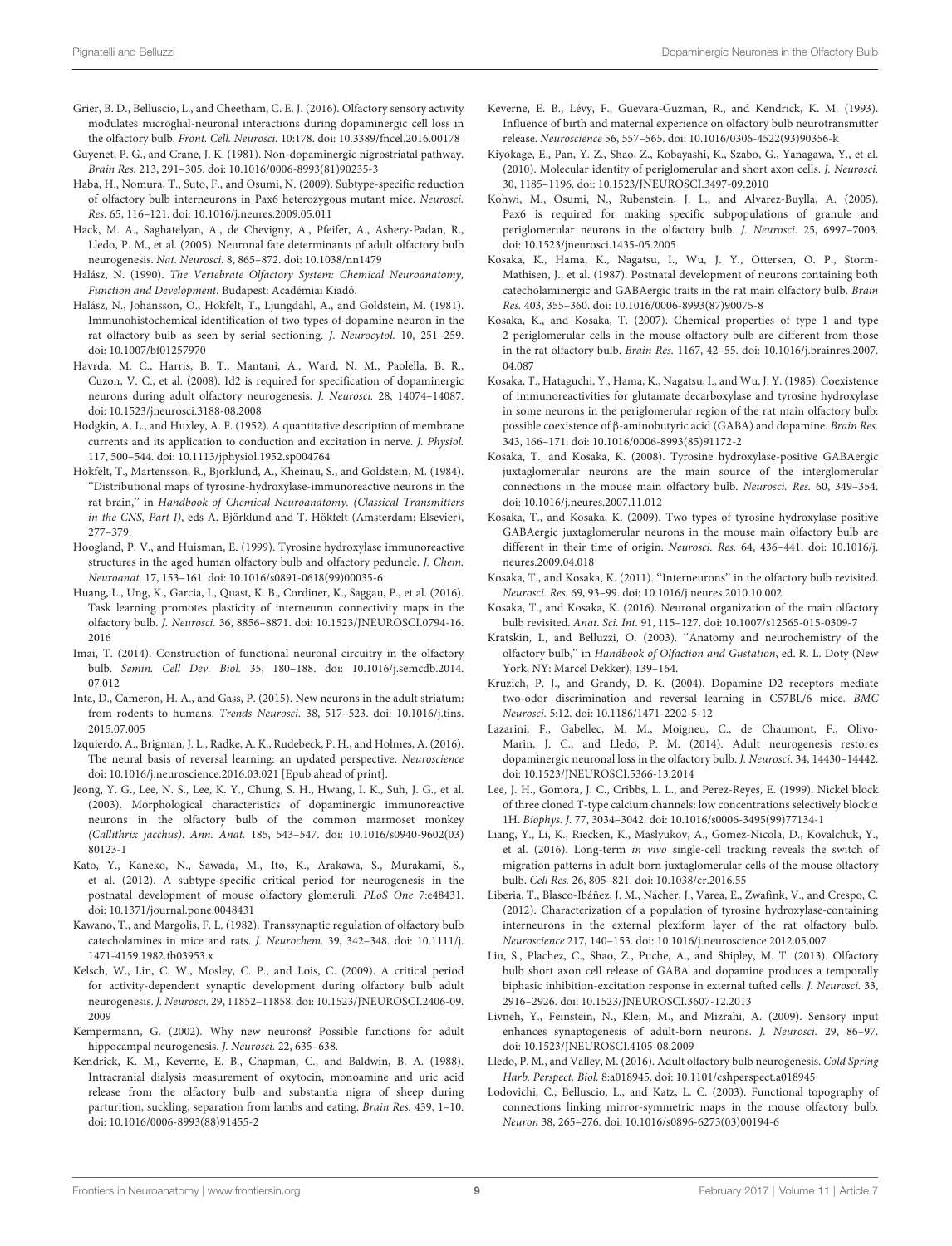- <span id="page-9-0"></span>Maher, B. J., and Westbrook, G. L. (2008). Co-transmission of dopamine and GABA in periglomerular cells. J. Neurophysiol. 99, 1559–1564. [doi: 10.1152/jn.](https://doi.org/10.1152/jn.00636.2007) [00636.2007](https://doi.org/10.1152/jn.00636.2007)
- <span id="page-9-23"></span>Malvaut, S., and Saghatelyan, A. (2016). The role of adult-born neurons in the constantly changing olfactory bulb network. Neural Plast. 2016:1614329. [doi: 10.1155/2016/1614329](https://doi.org/10.1155/2016/1614329)
- <span id="page-9-8"></span>Marei, H. E., and Ahmed, A. E. (2013). Transcription factors expressed in embryonic and adult olfactory bulb neural stem cells reveal distinct proliferation, differentiation and epigenetic control. Genomics 101, 12–19. [doi: 10.1016/j.ygeno.2012.09.006](https://doi.org/10.1016/j.ygeno.2012.09.006)
- <span id="page-9-35"></span>McGann, J. P. (2013). Presynaptic inhibition of olfactory sensory neurons: new mechanisms and potential functions. Chem. Senses 38, 459–474. [doi: 10.1093/chemse/bjt018](https://doi.org/10.1093/chemse/bjt018)
- <span id="page-9-1"></span>McLean, J. H., and Shipley, M. T. (1988). Postmitotic, postmigrational expression of tyrosine hydroxylase in olfactory bulb dopaminergic neurons. J. Neurosci. 8, 3658–3669.
- <span id="page-9-21"></span>McLean, J. H., Shipley, M. T., Nickell, W. T., Aston-Jones, G., and Reyher, C. K. (1989). Chemoanatomical organization of the noradrenergic input from locus coeruleus to the olfactory bulb of the adult rat. J. Comp. Neurol. 285, 339–349. [doi: 10.1002/cne.902850305](https://doi.org/10.1002/cne.902850305)
- <span id="page-9-24"></span>Merkle, F. T., Mirzadeh, Z., and Alvarez-Buylla, A. (2007). Mosaic organization of neural stem cells in the adult brain. Science 317, 381–384. [doi: 10.1126/science.](https://doi.org/10.1126/science.1144914) [1144914](https://doi.org/10.1126/science.1144914)
- <span id="page-9-19"></span>Mishra, S. K., and Hermsmeyer, K. (1994). Selective inhibition of T-type  $Ca^{2+}$  channels by Ro 40-5967. Circ. Res. 75, 144-148. [doi: 10.1161/01.res.](https://doi.org/10.1161/01.res.75.1.144) [75.1.144](https://doi.org/10.1161/01.res.75.1.144)
- <span id="page-9-5"></span>Mizrahi, A., Lu, J., Irving, R., Feng, G., and Katz, L. C. (2006). In vivo imaging of juxtaglomerular neuron turnover in the mouse olfactory bulb. Proc. Natl. Acad. Sci. U S A 103, 1912–1917. [doi: 10.1073/pnas.05062](https://doi.org/10.1073/pnas.0506297103) [97103](https://doi.org/10.1073/pnas.0506297103)
- <span id="page-9-33"></span>Nadi, N. S., Head, R., Grillo, M., Hempstead, J., Grannot-Reisfeld, N., and Margolis, F. L. (1981). Chemical deafferentation of the olfactory bulb: plasticity of the levels of tyrosine hydroxylase, dopamine and norepinephrine. Brain Res. 213, 365–377. [doi: 10.1016/0006-8993\(81\)90241-9](https://doi.org/10.1016/0006-8993(81)90241-9)
- <span id="page-9-12"></span>Nagayama, S., Homma, R., and Imamura, F. (2014). Neuronal organization of olfactory bulb circuits. Front. Neural Circuits 8:98. [doi: 10.3389/fncir.2014.](https://doi.org/10.3389/fncir.2014.00098) [00098](https://doi.org/10.3389/fncir.2014.00098)
- <span id="page-9-26"></span>Ninkovic, J., Mori, T., and Gotz, M. (2007). Distinct modes of neuron addition in adult mouse neurogenesis. J. Neurosci. 27, 10906–10911. [doi: 10.1523/JNEUROSCI.2572-07.2007](https://doi.org/10.1523/JNEUROSCI.2572-07.2007)
- <span id="page-9-25"></span>Ninkovic, J., Pinto, L., Petricca, S., Lepier, A., Sun, J., Rieger, M. A., et al. (2010). The transcription factor Pax6 regulates survival of dopaminergic olfactory bulb neurons via crystallin αA. Neuron 68, 682–694. [doi: 10.1016/j.neuron.2010.](https://doi.org/10.1016/j.neuron.2010.09.030) [09.030](https://doi.org/10.1016/j.neuron.2010.09.030)
- <span id="page-9-34"></span>Ortega-Perez, I., Murray, K., and Lledo, P. M. (2007). The how and why of adult neurogenesis. J. Mol. Histol. 38, 555–562. [doi: 10.1007/s10735-007-9114-5](https://doi.org/10.1007/s10735-007-9114-5)
- <span id="page-9-22"></span>Panula, P., Pirvola, U., Auvinen, S., and Airaksinen, M. S. (1989). Histamineimmunoreactive nerve fibers in the rat brain. Neuroscience 28, 585–610. [doi: 10.1016/0306-4522\(89\)90007-9](https://doi.org/10.1016/0306-4522(89)90007-9)
- <span id="page-9-2"></span>Panzanelli, P., Fritschy, J. M., Yanagawa, Y., Obata, K., and Sassoè-Pognetto, M. (2007). GABAergic phenotype of periglomerular cells in the rodent olfactory bulb. J. Comp. Neurol. 502, 990–1002. [doi: 10.1002/cne.21356](https://doi.org/10.1002/cne.21356)
- <span id="page-9-13"></span>Parrish-Aungst, S., Shipley, M. T., Erdelyi, F., Szabo, G., and Puche, A. C. (2007). Quantitative analysis of neuronal diversity in the mouse olfactory bulb. J. Comp. Neurol. 501, 825–836. [doi: 10.1002/cne.21205](https://doi.org/10.1002/cne.21205)
- <span id="page-9-36"></span>Pavlis, M., Feretti, C., Levy, A., Gupta, N., and Linster, C. (2006). l-DOPA improves odor discrimination learning in rats. Physiol. Behav. 87, 109–113. [doi: 10.1016/j.physbeh.2005.09.011](https://doi.org/10.1016/j.physbeh.2005.09.011)
- <span id="page-9-29"></span>Pignatelli, A., Ackman, J. B., Vigetti, D., Beltrami, A. P., Zucchini, S., and Belluzzi, O. (2009). A potential reservoir of immature dopaminergic replacement neurons in the adult mammalian olfactory bulb. Pflugers Arch. 457, 899–915. [doi: 10.1007/s00424-008-0535-0](https://doi.org/10.1007/s00424-008-0535-0)
- <span id="page-9-20"></span>Pignatelli, A., Borin, M., Fogli Iseppe, A., Gambardella, C., and Belluzzi, O. (2013). The h-current in periglomerular dopaminergic neurons of the mouse olfactory bulb. PLoS One 8:e56571. [doi: 10.1371/journal.pone.](https://doi.org/10.1371/journal.pone.0056571) [0056571](https://doi.org/10.1371/journal.pone.0056571)
- <span id="page-9-17"></span>Pignatelli, A., Fogli Iseppe, A., Gambardella, C., Borin, M., and Belluzzi, O. (2012). ''Pacemaker currents in dopaminergic neurons of the mice olfactory

bulb,'' in Electrophysiology–From Plants to Heart, ed. S. Oraii (Rijeka: InTech), 25–50.

- <span id="page-9-11"></span>Pignatelli, A., Kobayashi, K., Okano, H., and Belluzzi, O. (2005). Functional properties of dopaminergic neurones in the mouse olfactory bulb. J. Physiol. 564, 501–514. [doi: 10.1113/jphysiol.2005.084632](https://doi.org/10.1113/jphysiol.2005.084632)
- <span id="page-9-16"></span>Puopolo, M., Bean, B. P., and Raviola, E. (2005). Spontaneous activity of isolated dopaminergic periglomerular cells of the main olfactory bulb. J. Neurophysiol. 94, 3618–3627. [doi: 10.1152/jn.00225.2005](https://doi.org/10.1152/jn.00225.2005)
- <span id="page-9-27"></span>Rochefort, C., Gheusi, G., Vincent, J. D., and Lledo, P. M. (2002). Enriched odor exposure increases the number of newborn neurons in the adult olfactory bulb and improves odor memory. J. Neurosci. 22, 2679–2689.
- <span id="page-9-10"></span>Rodríguez-Traver, E., Solís, O., Díaz-Guerra, E., Ortiz, Ó., Vergaño-Vera, E., Méndez-Gómez, H. R., et al. (2016). Role of Nurr1 in the generation and differentiation of dopaminergic neurons from stem cells. Neurotox. Res. 30, 14–31. [doi: 10.1007/s12640-015-9586-0](https://doi.org/10.1007/s12640-015-9586-0)
- <span id="page-9-7"></span>Saino-Saito, S., Sasaki, H., Volpe, B. T., Kobayashi, K., Berlin, R., and Baker, H. (2004). Differentiation of the dopaminergic phenotype in the olfactory system of neonatal and adult mice. J. Comp. Neurol. 479, 389–398. [doi: 10.1002/cne.](https://doi.org/10.1002/cne.20320) [20320](https://doi.org/10.1002/cne.20320)
- <span id="page-9-28"></span>Sawada, M., Kaneko, N., Inada, H., Wake, H., Kato, Y., Yanagawa, Y., et al. (2011). Sensory input regulates spatial and subtype-specific patterns of neuronal turnover in the adult olfactory bulb. J. Neurosci. 31, 11587–11596. [doi: 10.1523/JNEUROSCI.0614-11.2011](https://doi.org/10.1523/JNEUROSCI.0614-11.2011)
- <span id="page-9-30"></span>Sawamoto, K., Nakao, N., Kobayashi, K., Matsushita, N., Takahashi, H., Kakishita, K., et al. (2001). Visualization, direct isolation and transplantation of midbrain dopaminergic neurons. Proc. Natl. Acad. Sci. U S A 98, 6423–6428. [doi: 10.1073/pnas.111152398](https://doi.org/10.1073/pnas.111152398)
- <span id="page-9-14"></span>Schoenfeld, T., Marchand, J. E., and Macrides, F. (1985). Topographic organization of tufted cell axonal projections in the hamster main olfactory bulb: an intrabulbar associational system. J. Comp. Neurol. 235, 503–518. [doi: 10.1002/cne.902350408](https://doi.org/10.1002/cne.902350408)
- <span id="page-9-37"></span>Serguera, C., Triaca, V., Kelly-Barrett, J., Banchaabouchi, M. A., and Minichiello, L. (2008). Increased dopamine after mating impairs olfaction and prevents odor interference with pregnancy. Nat. Neurosci. 11, 949–956. [doi: 10.1038/nn.2154](https://doi.org/10.1038/nn.2154)
- <span id="page-9-32"></span>Stone, D. M., Grillo, M., Margolis, F. L., Joh, T. H., and Baker, H. (1991). Differential effect of functional olfactory bulb deafferentation on tyrosine hydroxylase and glutamic acid decarboxylase messenger RNA levels in rodent juxtaglomerular neurons. J. Comp. Neurol. 311, 223–233. [doi: 10.1002/cne.](https://doi.org/10.1002/cne.903110205) [903110205](https://doi.org/10.1002/cne.903110205)
- <span id="page-9-4"></span>Taylor, T. N., Caudle, W. M., Shepherd, K. R., Noorian, A., Jackson, C. R., Iuvone, P. M., et al. (2009). Nonmotor symptoms of Parkinson's disease revealed in an animal model with reduced monoamine storage capacity. J. Neurosci. 29, 8103–8113. [doi: 10.1523/JNEUROSCI.1495-09.](https://doi.org/10.1523/JNEUROSCI.1495-09.2009) [2009](https://doi.org/10.1523/JNEUROSCI.1495-09.2009)
- <span id="page-9-3"></span>Tillerson, J. L., Caudle, W. M., Parent, J. M., Gong, C., Schallert, T., and Miller, G. W. (2006). Olfactory discrimination deficits in mice lacking the dopamine transporter or the D2 dopamine receptor. Nat. Commun. 172, 97–105. [doi: 10.1016/j.bbr.2006.04.025](https://doi.org/10.1016/j.bbr.2006.04.025)
- <span id="page-9-31"></span>Toida, K., Kosaka, K., Aika, Y., and Kosaka, T. (2000). Chemically defined neuron groups and their subpopulations in the glomerular layer of the rat main olfactory bulb. IV. Intraglomerular synapses of tyrosine hydroxylaseimmunoreactive neurons. Neuroscience 101, 11–17. [doi: 10.1016/s0306-](https://doi.org/10.1016/s0306-4522(00)00356-0) [4522\(00\)00356-0](https://doi.org/10.1016/s0306-4522(00)00356-0)
- <span id="page-9-18"></span>Urbani, A., and Belluzzi, O. (2000). Riluzole inhibits the persistent sodium current in mammalian CNS neurons. Eur. J. Neurosci. 12, 3567–3574. [doi: 10.1046/j.](https://doi.org/10.1046/j.1460-9568.2000.00242.x) [1460-9568.2000.00242.x](https://doi.org/10.1046/j.1460-9568.2000.00242.x)
- <span id="page-9-6"></span>Ventura, R. E., and Goldman, J. E. (2007). Dorsal radial glia generate olfactory bulb interneurons in the postnatal murine brain. J. Neurosci. 27, 4297–4302. [doi: 10.1523/JNEUROSCI.0399-07.2007](https://doi.org/10.1523/JNEUROSCI.0399-07.2007)
- <span id="page-9-9"></span>Vergaño-Vera, E., Díaz-Guerra, E., Rodríguez-Traver, E., Méndez-Gomez, H. R., Solís, Ó., Pignatelli, J., et al. (2015). Nurr1 blocks the mitogenic effect of FGF-2 and EGF, inducing olfactory bulb neural stem cells to adopt dopaminergic and dopaminergic-GABAergic neuronal phenotypes. Dev. Neurobiol. 75, 823–841. [doi: 10.1002/dneu.22251](https://doi.org/10.1002/dneu.22251)
- <span id="page-9-15"></span>Vergaño-Vera, E., Yusta-Boyo, M. J., de Castro, F., Bernad, A., de Pablo, P. F., and Vicario-Abejón, C. (2006). Generation of GABAergic and dopaminergic